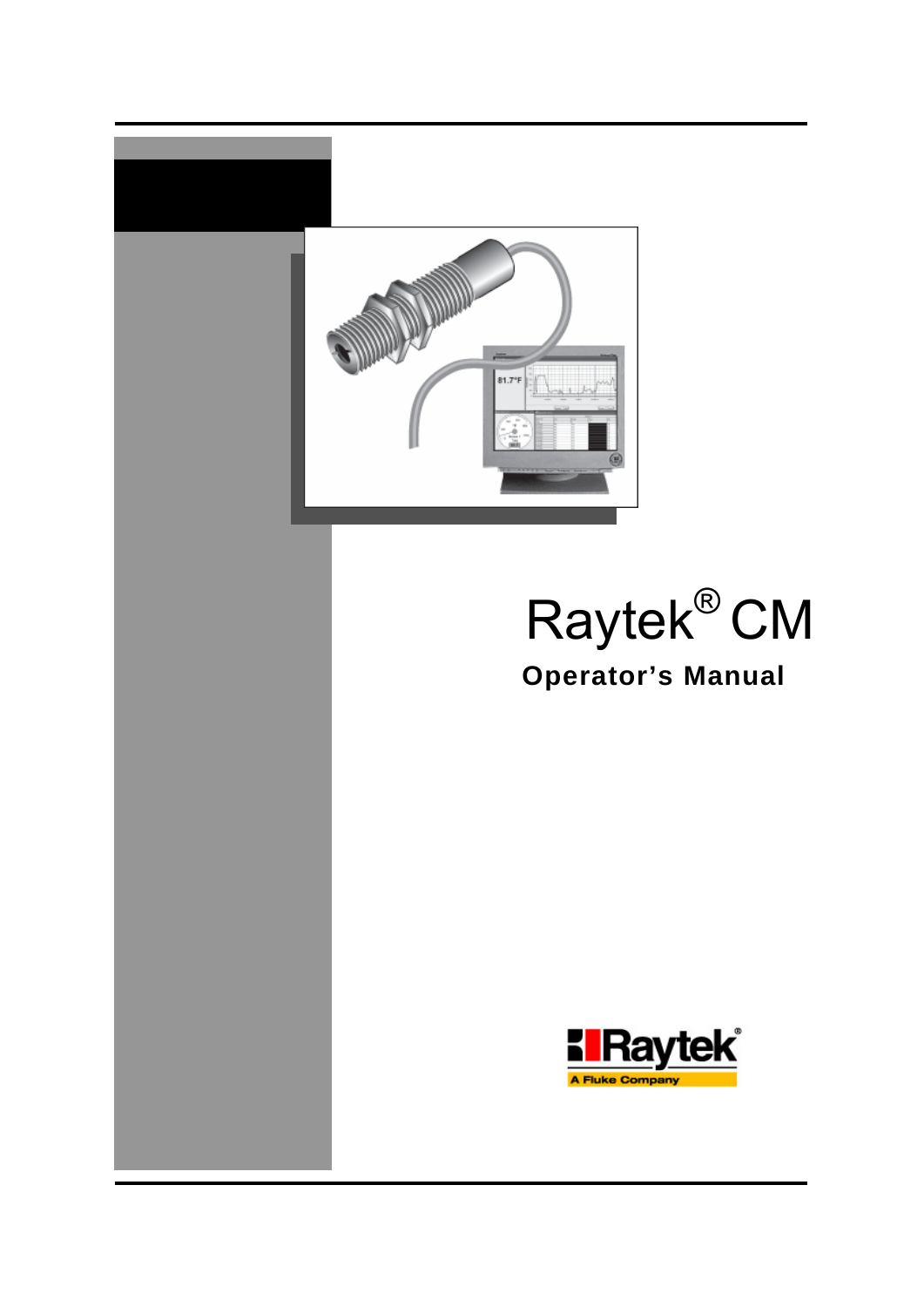### **Contacts**

#### **Raytek Corporation**

Santa Cruz, CA USA Tel: +1 800 227 – 8074 or +1 831 458 – 3900 Fax: +1 831 458 – 1239

solutions@raytek.com

#### **Raytek GmbH**

Berlin, Germany Tel:  $+4930478008 - 0$ Fax: +49 30 4710251

raytek@raytek.de

**Fluke Beijing Service Center**  Sales and technical support line (Raytek): (8610) 64384691 Service line: (8610) 4008103435 Service fax line: (8610) 65286307 Info@raytek.com.cn

**United Kingdom**  ukinfo@raytek.com

**Raytek Japan, Inc.**  info@raytekjapan.co.jp

**France**  info@raytek.fr

© Raytek Corporation. Raytek is a registered trademark of Raytek Corporation. All rights reserved. Specifications subject to change without notice.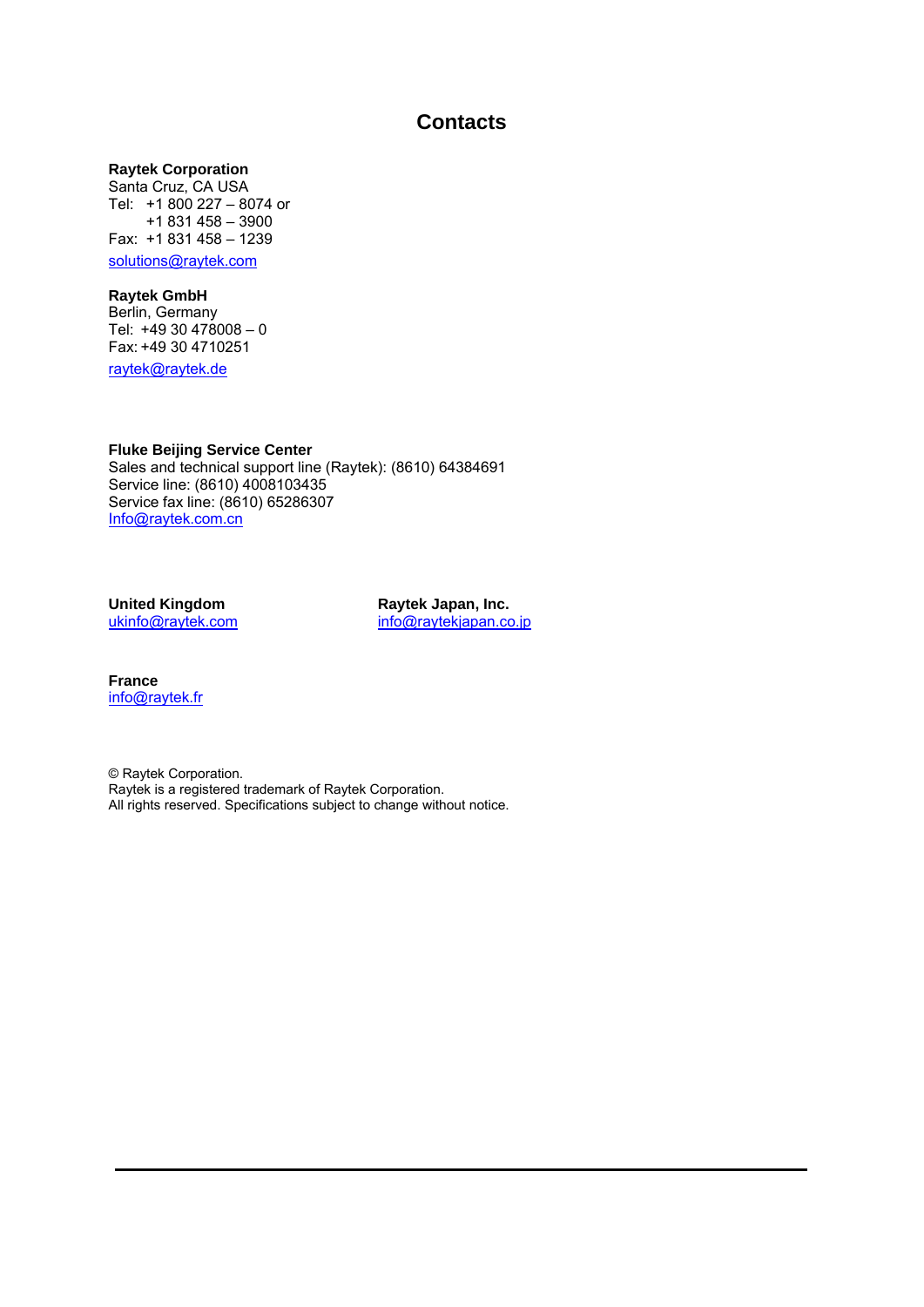## **WARRANTY**

The manufacturer warrants this product to be free from defects in material and workmanship under normal use and service for a period of two years from date of purchase except as hereinafter provided. This warranty extends only to the original purchaser. This warranty shall not apply to fuses or batteries. Factory calibration is warranted for a period of one year. The warranty shall not apply to any product that has been subject to misuse, neglect, accident, or abnormal conditions of operation or storage. Should the manufacturer be unable to repair or replace the product within a reasonable amount of time, purchaser's exclusive remedy shall be a refund of the purchase price upon return of the product.

In the event of failure of a product covered by this warranty, the manufacturer will repair the instrument when it is returned by the purchaser, freight prepaid, to an authorized Service Facility within the applicable warranty period, provided the manufacturer's examination discloses to its satisfaction that the product was defective. The manufacturer may, at its option, replace the product in lieu of repair. With regard to any covered product returned within the applicable warranty period, repairs or replacement will be made without charge and with return freight paid by the manufacturer, unless the failure was caused by misuse, neglect, accident, or abnormal conditions of operation or storage, in which case repairs will be billed at a reasonable cost. In such a case, an estimate will be submitted before work is started, if requested.

**THE FOREGOING WARRANTY IS IN LIEU OF ALL OTHER WARRANTIES, EXPRESSED OR IMPLIED, INCLUDING BUT NOT LIMITED TO ANY IMPLIED WARRANTY OF MERCHANTABILITY, FITNESS, OR ADEQUACY FOR ANY PARTICULAR PURPOSE OR USE. THE MANUFACTURER SHALL NOT BE LIABLE FOR ANY SPECIAL, INCIDENTAL OR CONSEQUENTIAL DAMAGES, WHETHER IN CONTRACT, TORT, OR OTHERWISE.**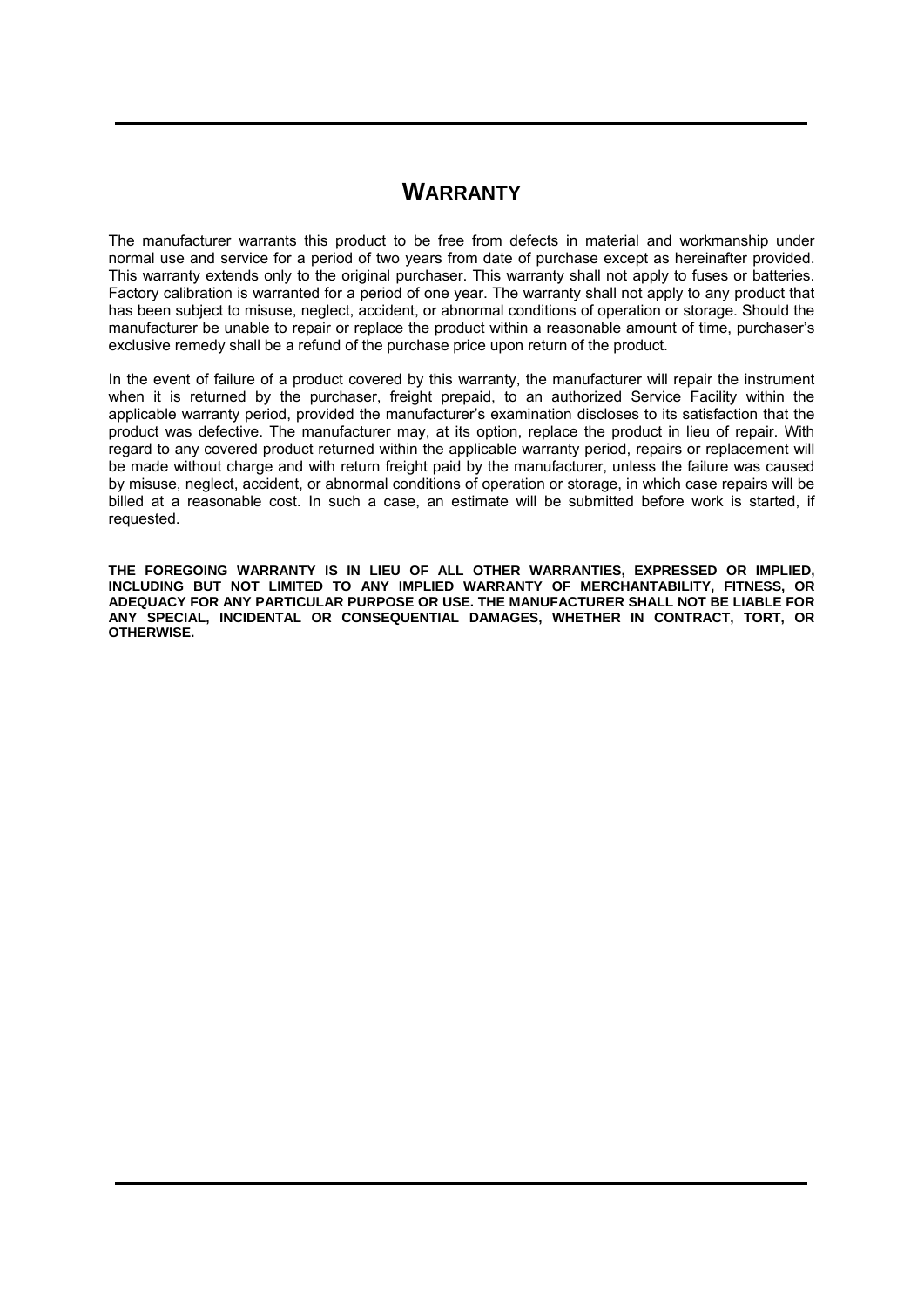# **TABLE OF CONTENTS**

| 8.4.1 Controlling the output for the target temperature 16 |  |
|------------------------------------------------------------|--|
|                                                            |  |
|                                                            |  |
|                                                            |  |
|                                                            |  |
|                                                            |  |
|                                                            |  |
|                                                            |  |
|                                                            |  |
|                                                            |  |
|                                                            |  |
|                                                            |  |
|                                                            |  |
|                                                            |  |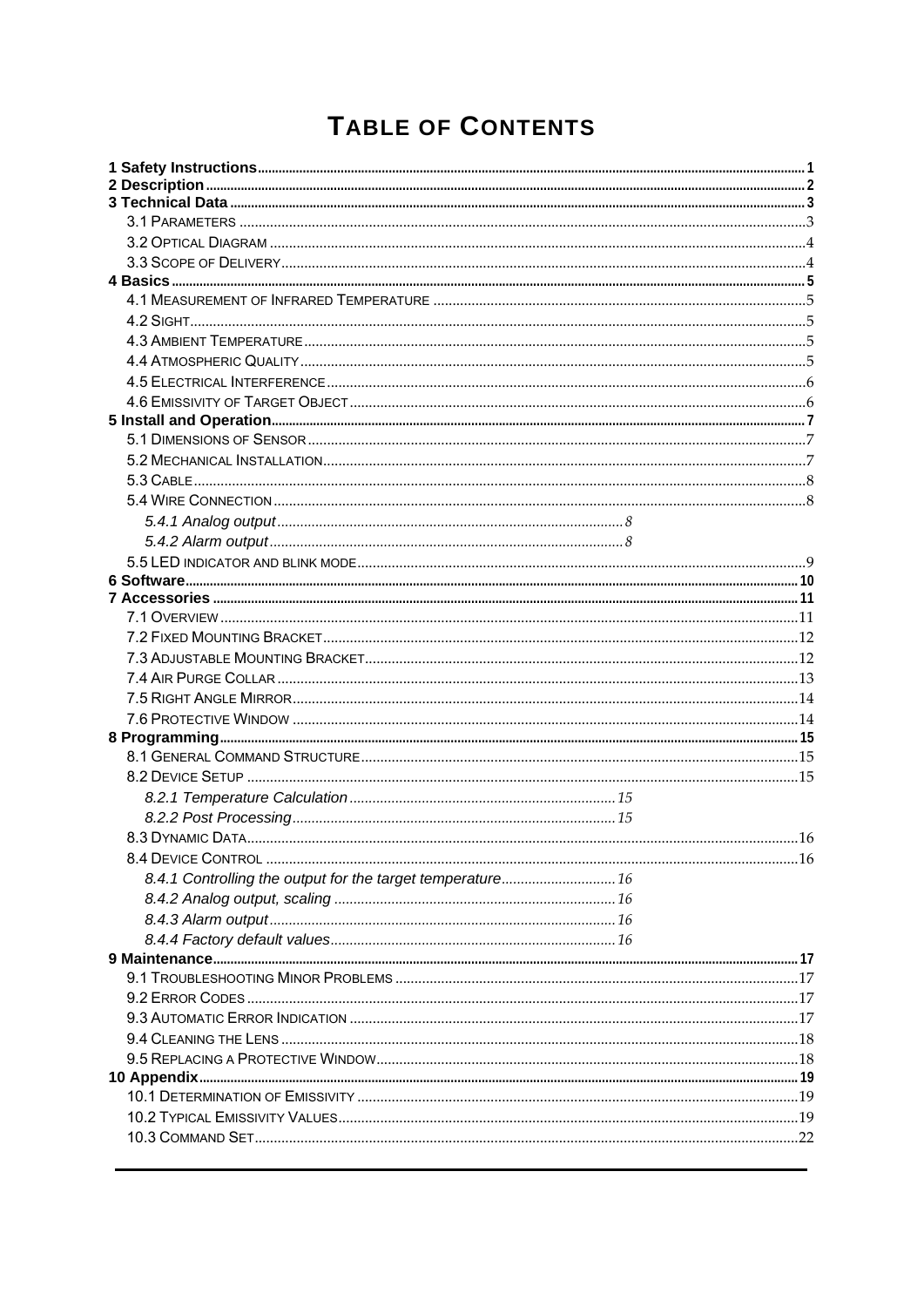### **1 Safety Instructions**

This document contains important information, which should be kept at all times with the instrument during its operational life. Other users of this instrument should be given these instructions with the instrument. Eventual updates to this information must be added to the original document. The instrument can only be operated by trained personnel in accordance with these instructions and local safety regulations.

#### **Acceptable Operation**

This instrument is intended only for the measurement of temperature. The instrument is appropriate for continuous use. The instrument operates reliably in demanding conditions, such as in high environmental temperatures, as long as the documented technical specifications for all instrument components are adhered to. Compliance with the operating instructions is necessary to ensure the expected results.

#### **Unacceptable Operation**

The instrument should not be used for medical diagnosis.

#### **Replacement Parts and Accessories**

Use only original parts and accessories approved by the manufacturer. The use of other products can compromise the operational safety and functionality of the instrument.

#### **Instrument Disposal**

Disposal of old instruments should be handled according to professional and environmental regulations as electronic waste.

#### **Operating Instructions**

The following symbols are used to highlight essential safety information in the operating instructions:



Helpful information regarding the optimal use of the instrument.

Warnings concerning operation to avoid instrument damage.



Warnings concerning operation to avoid personal injury.

Pay particular attention to the following **safety instructions.**



Use in 110 / 230 V electrical systems can result in electrical hazards and personal injury if not properly protected. All instrument parts supplied by electricity must be covered to prevent physical contact and other hazards at all times.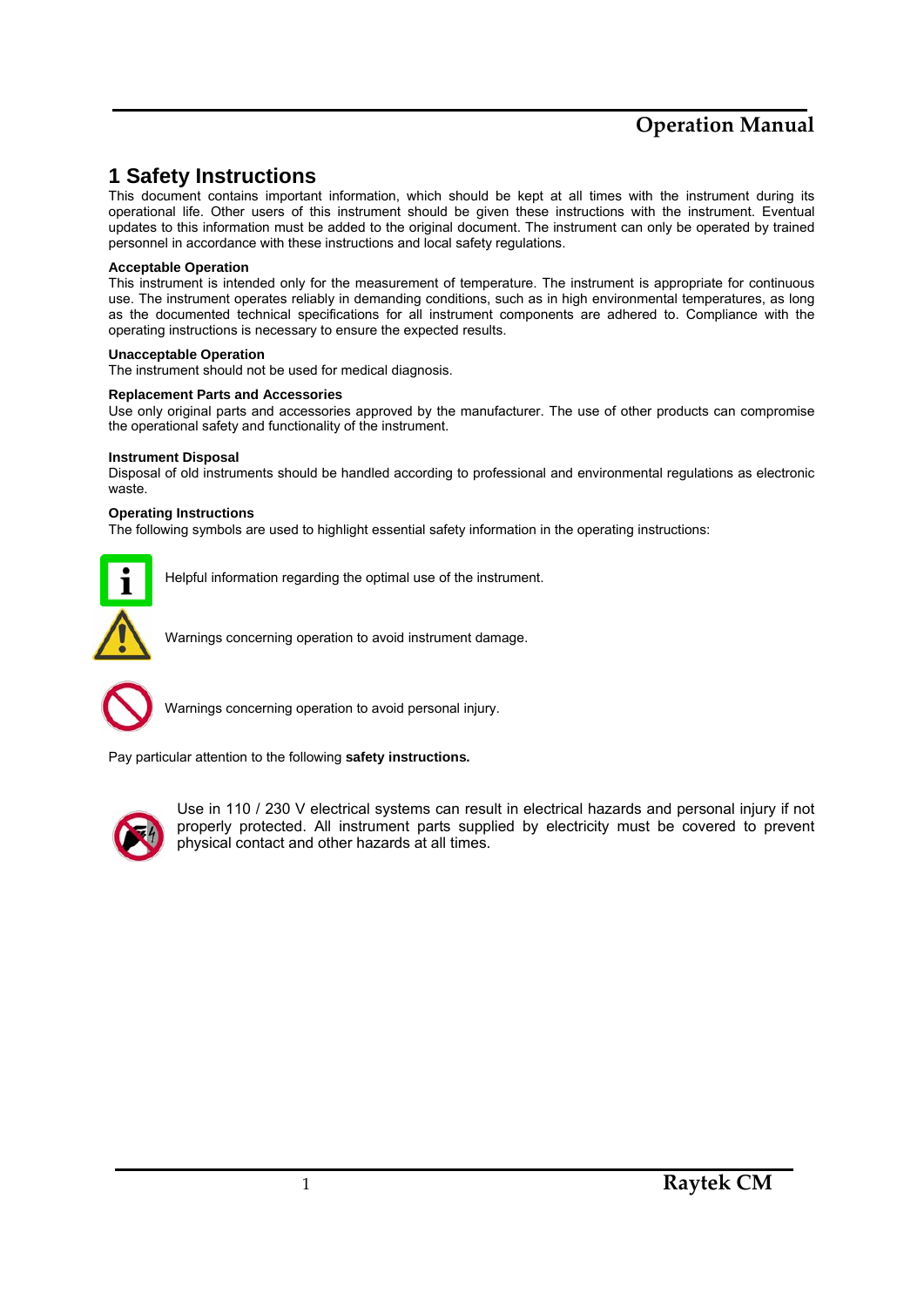## **2 Description**

The CM miniature infrared sensors are high performance noncontact infrared temperature measurement systems. They measure the amount of energy emitted from an object accurately and repeatedly and convert the energy into temperature signal.

The following analog outputs are available by different model:

- 0-5Volt
- J -Thermocouple
- K-Thermocouple

The LED on the back of CM shows the status of units.



| <b>Model</b>                          | <b>Description</b>                                                                                       |
|---------------------------------------|----------------------------------------------------------------------------------------------------------|
| <b>RAYCMLT</b>                        | Raytek infrared temperature sensor                                                                       |
| $\star$                               | <b>Output</b>                                                                                            |
| ٧<br>κ                                | Voltage Output (Linear, scaleable from 0-5V)<br>Type J Thermocouple output<br>Type K Thermocouple output |
| #                                     | <b>Cable Length</b>                                                                                      |
| 3                                     | 1M (3.3ft) Cable<br>3M (9.8ft) Cable                                                                     |
| &                                     | <b>Thread</b>                                                                                            |
| м                                     | UNF thread<br>metric thread                                                                              |
| <b>Typical Model</b><br><b>Number</b> | RAYCMLTV3                                                                                                |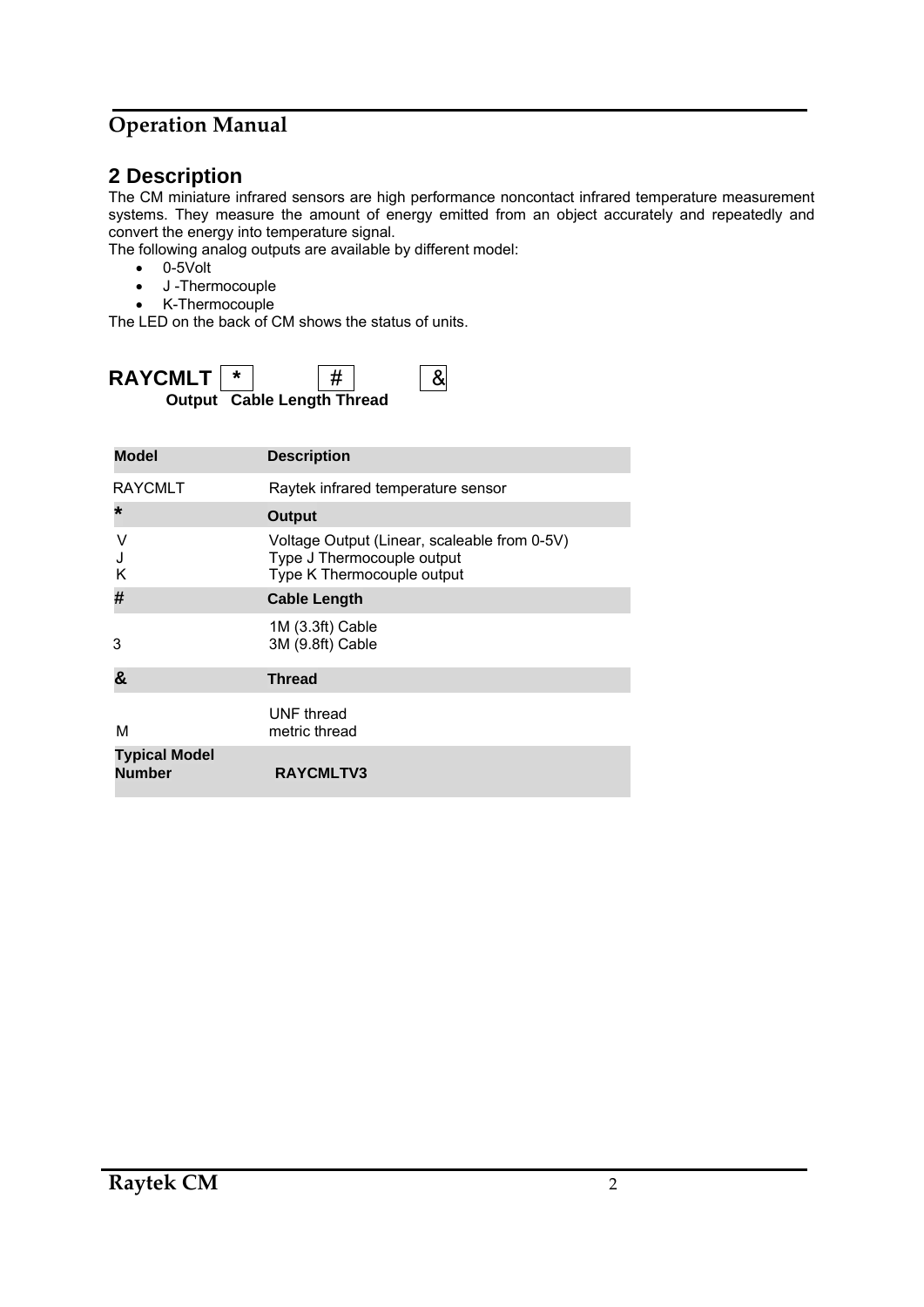# **3 Technical Data**

#### **3.1 Parameters**

Temperature range (℃)  $-20$  … 500℃<br>Temperature range (下)  $-4$  … 932°F Temperature range  $\binom{e}{f}$ <br>Optical resolution Spectral response 8 ... 14μm

# **Thermal Parameters**<br>Accuracy(Digital and Voltage)\*

Response time (95% energy) 150 ms Temperature resolution 0.1℃ (0.2 F)<br>Emissivity 0.100 ... 1.10 Emissivity 0.100 … 1.100 (adjustable)

# **Electrical Parameters**

#### **General Parameters**

Environmental rating IP 65 (NEMA-4x) Ambient operating range -10 to 70℃ Storage temperature <sup>1</sup><br>Dimensions / Weight 1.94 mm; t

13:1 @ 150mm (90% energy)

Accuracy(Digital and Voltage)\* ±1.5% of reading or ±2℃, whichever is greater Accuracy (TC)\* <br>Accuracy (TC)\*  $\pm 1.5\%$  of reading  $\pm 2^{\circ}$  , or  $\pm 4^{\circ}$ , whichever is greater<br>Repeatability(Digital and Voltage)  $\pm 0.5\%$  of reading or  $\pm 1^{\circ}$ , whichever is greater Repeatability(Digital and Voltage)  $\pm 0.5\%$  of reading or ±1℃, whichever is greater<br>Repeatability(TC)  $\pm 0.5\%$  of reading ±1℃, or ±2℃, whichever is gr ±0.5% of reading ±1℃ ,or ±2℃, whichever is greater 0.100 ... 1.000 (adjustable)

Digital Output \*\* Two-way RS232 digital output<br>Analog Output 1 0 to 5 V or TCJ or TCK output Analog Output 0 to 5 V or TCJ or TCK output<br>Alarm Output \*\* Transistor, 24VDC @ 20mA Alarm Output \*\* Transistor, 24VDC @ 20mA 24VDC± 20% @ 20mA

L: 94 mm; Ø: 19 mm / <200g

*Specifications subject to change without notice.* 

*\*Accuracy(Digital and Voltage) from –20 to 0*℃ *is ± 3.5*℃*.* 

*Accuracy(TC) from –20 to 0*℃ *is ± 5.5*℃*.* 

*Accuracy measured at ambient temperature 23*℃*±5*℃*, e = 0.95 and calibration geometry.* 

*\*\* RS232 TxD and Alarm output share one single wire. Either can be selected by DataTemp or RS232 command.* 



i.

**Declaration of Conformity for the European Community**

This instrument conforms to the following standards: EMC: EN61326‐1:2006 Safety: EN61010-1:2001

**MC** 

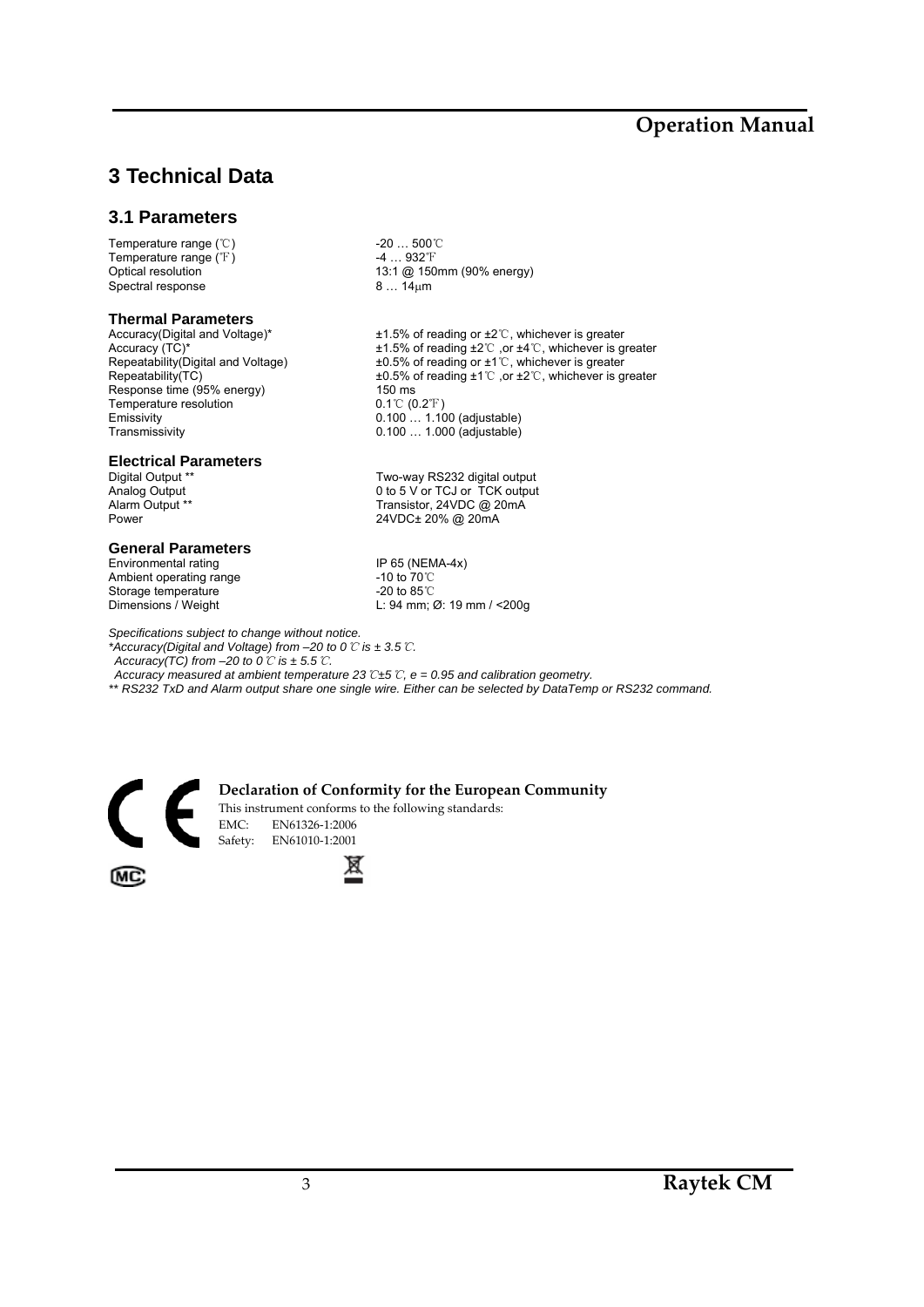#### **3.2 Optical Diagram**

- D: S @ focus point= 13:1 / 11.5mm @ 150mm
- $D =$  Distance from sensor to target
- S = Spot Diameter (@90% energy)



#### **Figure 1: How to read the optical diagram**



#### **3.3 Scope of Delivery**

All models are provided with: Mounting nuts Support software CD Quickstart Guide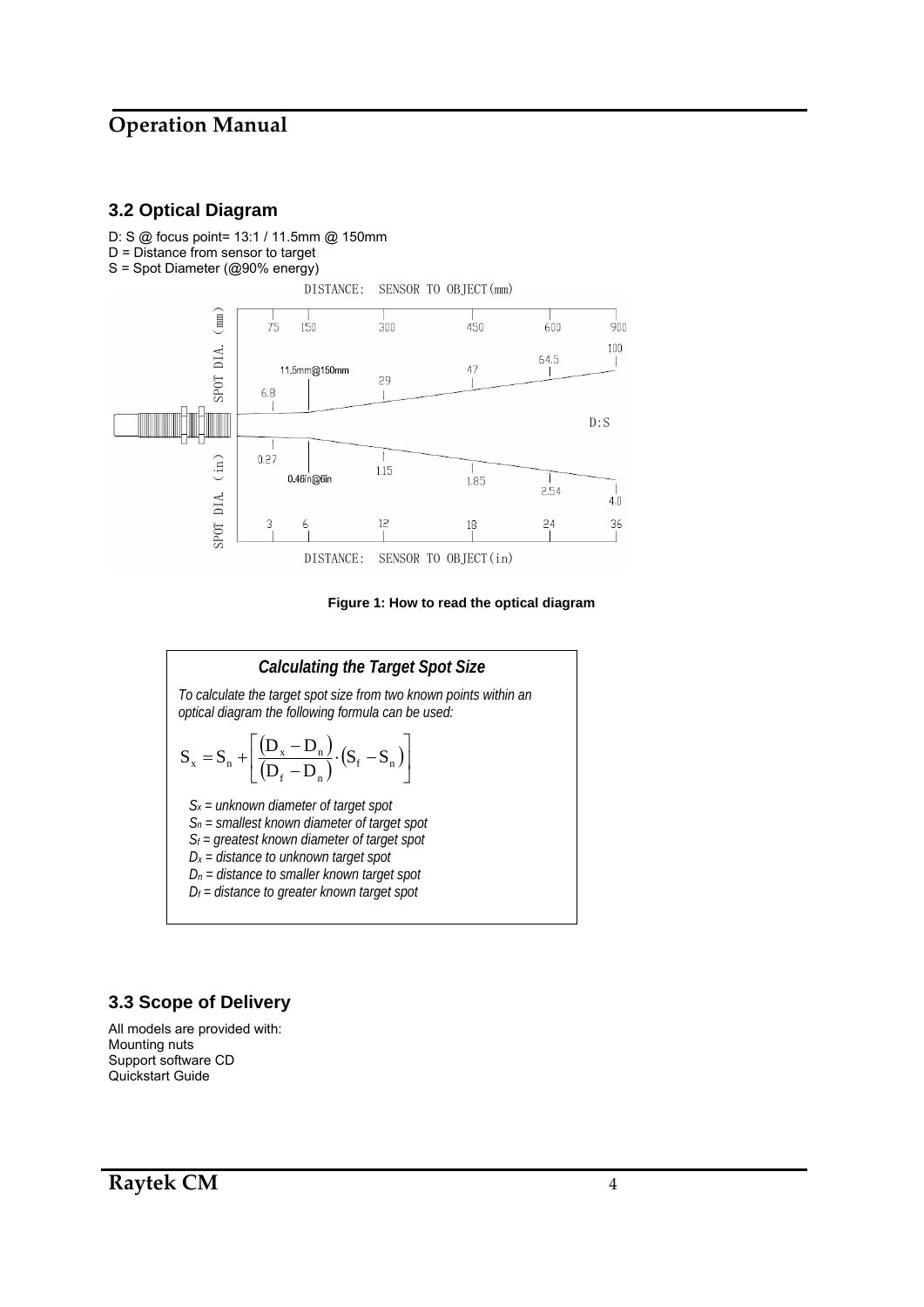### **4 Basics**

#### **4.1 Measurement of Infrared Temperature**

Everything emits an amount of infrared radiation according to its surface temperature. The intensity of the infrared radiation changes according to the temperature of the object. Depending on the material and surface properties, the emitted radiation lies in a wavelength spectrum of approximately 1 to 20 µm. The intensity of the infrared radiation ("heat radiation") is dependent on the material. For many substances this material-dependent constant is known. It is referred to as the "emissivity value", see 10.2 Typical Emissivity Values

on page 19.

Infrared thermometers are optical-electronic sensors. These sensors are able to detect "radiation of heat". Infrared thermometers are made up of a lens, a spectral filter, a sensor, and an electronic signalprocessing unit. The task of the spectral filter is to select the wavelength spectrum of interest. The sensor converts the infrared radiation into an electrical parameter. The connected electronics generate electrical signals for further analysis. As the intensity of the emitted infrared radiation is dependent on the material, the required emissivity can be selected on the sensor.

The biggest advantage of the infrared thermometer is its ability to measure in the absence of contact. Consequently, surface temperatures of moving or hard to reach objects can easily be measured.

#### **4.2 Sight**

To assure the target is bigger than the spot size, the distance between the sensor and the target should be nearer for a smaller target. Refer to the diagram below.



**Figure 2: Proper Sensor Placement** 

#### **4.3 Ambient Temperature**

The sensing head should work under ambient operating range in Technical Data.

#### **4.4 Atmospheric Quality**

In order to prevent damage to the lens and erroneous readings, the lens should always be protected from dust, smoke, fumes, and other contaminants. For this purpose an air purge collar is available. You should only use oil free, clean "instrument" air.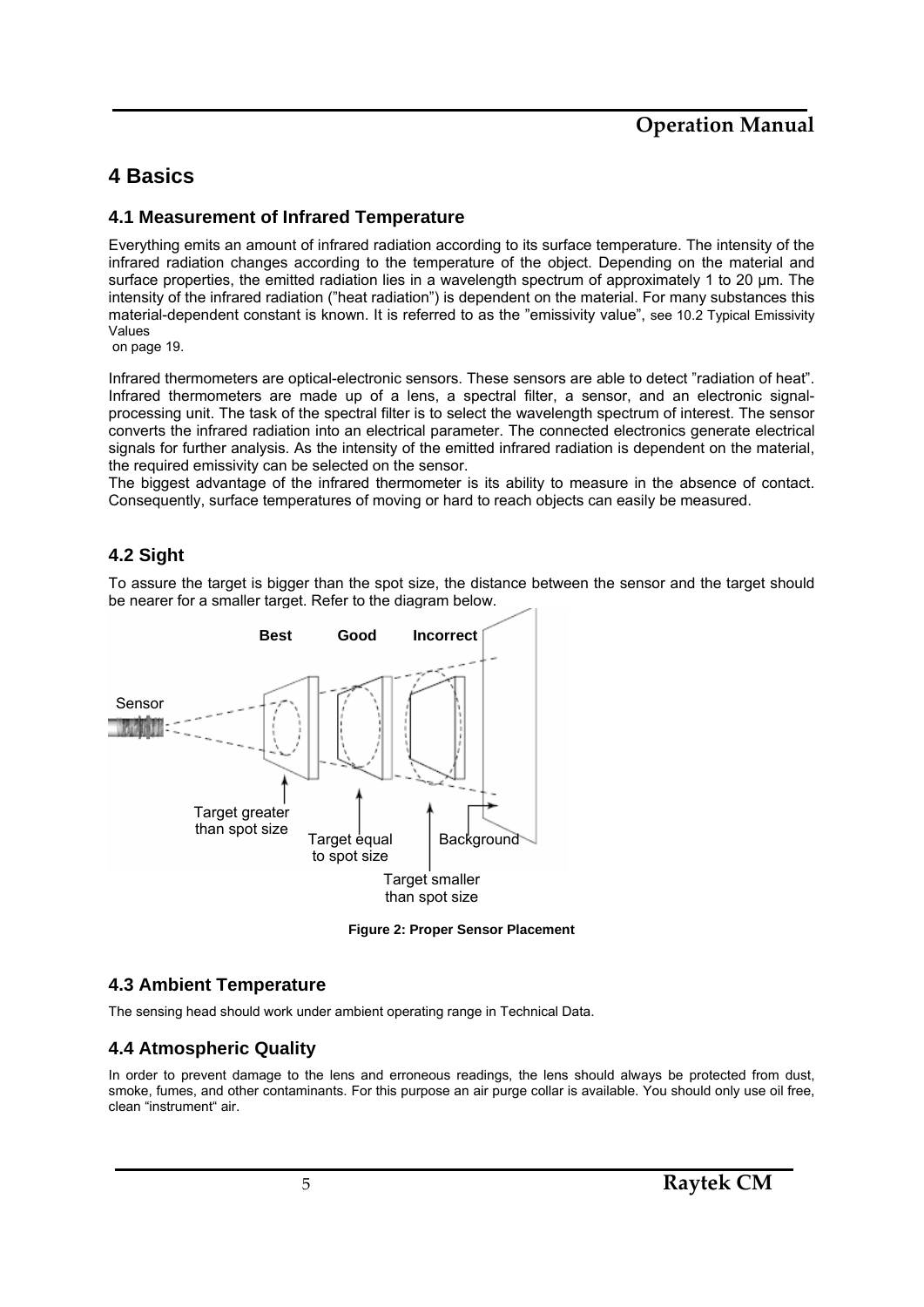### **4.5 Electrical Interference**

To minimize electrical or electromagnetic interference, follow these precautions:

- Mount the sensor as far away as possible from possible sources of interference such as motorized equipment producing large step load changes.
- Ensure a fully insulated installation of the sensor (Avoid ground loops!).<br>● Make sure the shield wire in the sensor cable is earth grounded at one i
- Make sure the shield wire in the sensor cable is earth grounded at one location.
- Don't connect 24V power wire directly to the power network to avoid possible noise effect from it.

### **4.6 Emissivity of Target Object**

Determine the emissivity of the target object as described in appendix 10.1 Determination of Emissivity on page 19. If emissivity is low, measured results could be falsified by interfering infrared radiation from background objects (such as heating systems, flames, fireclay bricks, etc. close beside or behind the target object). This type of problem can occur when measuring reflecting surfaces and very thin materials such as plastic films and glass.

This measuring error when measuring objects with low emissivity can be reduced to a minimum if particular care is taken during installation, and the sensing head is shielded from these reflecting radiation sources.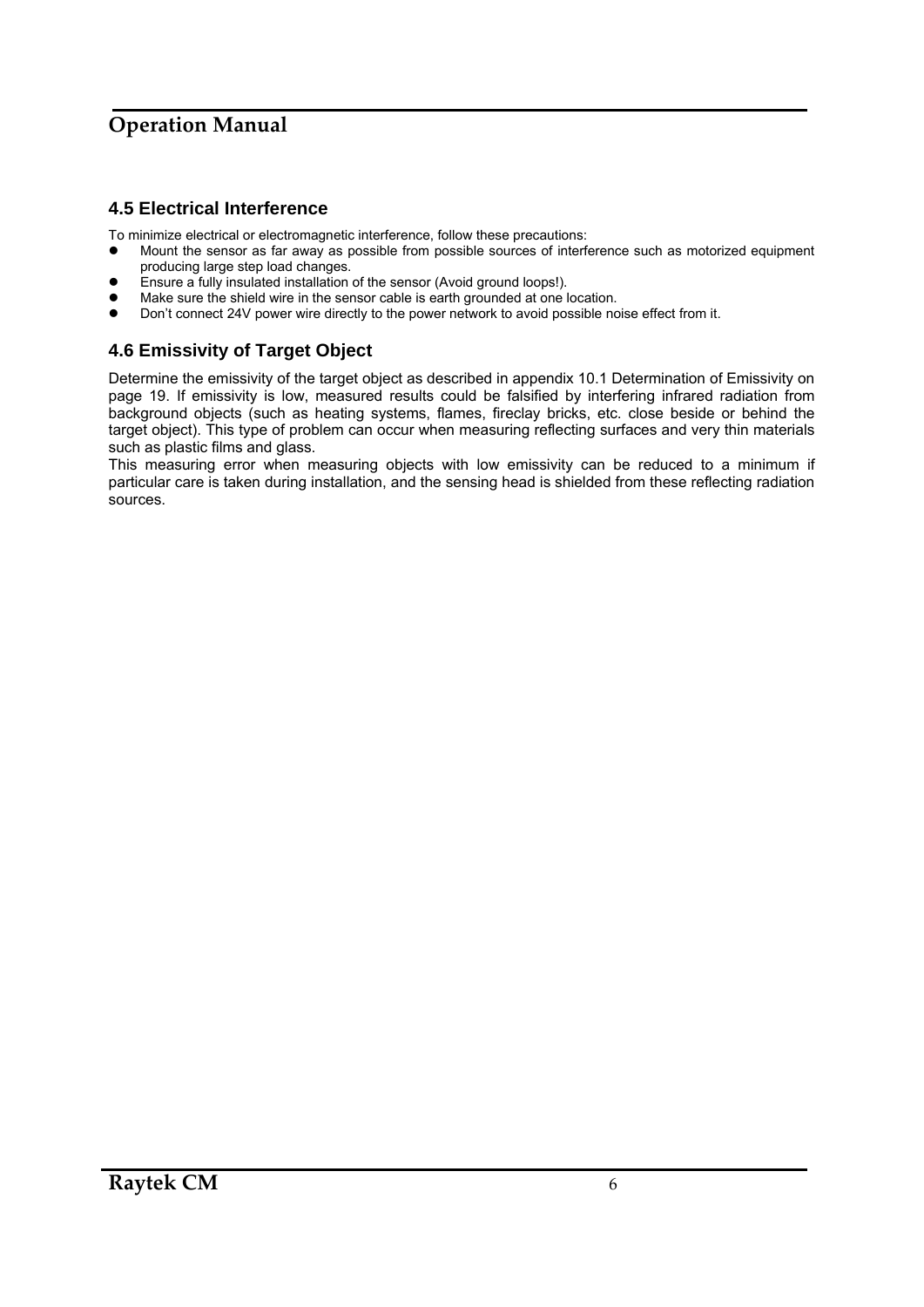## **5 Install and Operation**

### **5.1 Dimensions of Sensor**

**All sensors and accessories are supplied with 3/4-16 UNF-2A or M18x1 thread** 



**Figure 3: Dimensions of sensor** 

#### **5.2 Mechanical Installation**

All sensors come with a 1.0m (39inch) cable or 3.0m (117inch) and 2 mounting nuts. You can mount the sensor in brackets or cutouts of your own design, or you can use the mounting bracket accessories.



**Figure 4: sensor with fixed mounting bracket**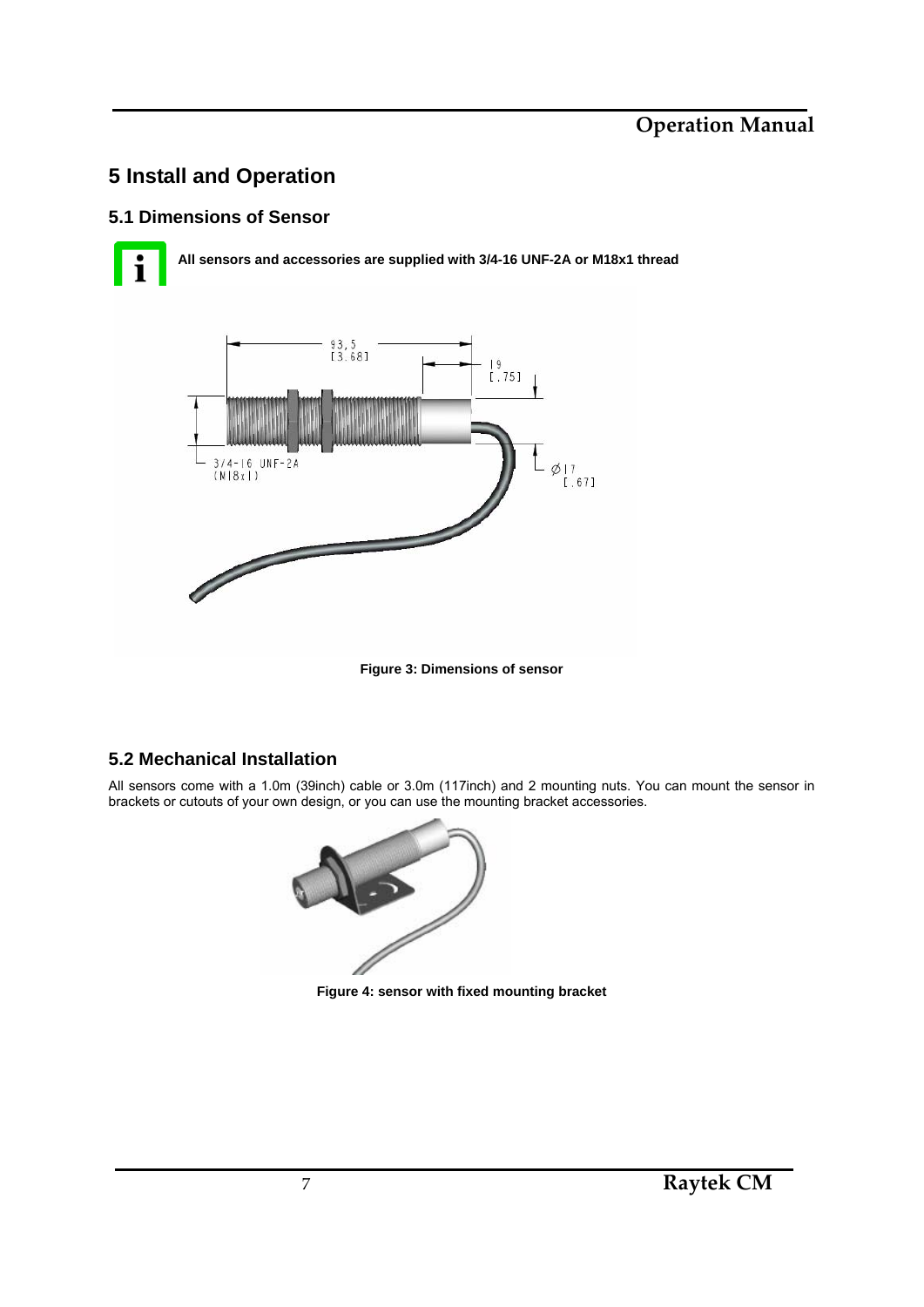### **5.3 Cable**

The color code of the cable and 6 conductors\* are shown in the following table.

|          | 8<br>Outer<br><b>Jacket</b> | Power+ | Power-** | <b>RxD</b> | TxD/Alarm | 5<br>$TC+/mV+$ | $TC-MV$ - |
|----------|-----------------------------|--------|----------|------------|-----------|----------------|-----------|
| J        | brown                       |        |          |            |           | white          | red       |
| K        | vellow                      | orange | black    | blue       | violet    | vellow         | red       |
| 0-<br>5V | grey                        |        |          |            |           | vellow         | brown     |

\* 7: shield

\*\*RS232's Ground should be connected to Power-

**Table 1: Sensor Wiring Color Code** 

#### **5.4 Wire Connection**



**Figure 5: connection diagram** 

#### **5.4.1 Analog output**

There are 3 models available: 0-5V, TC J, TC K. Minimum load impedance for 0-5V output should be 50kΩ. Inner impedance of TC output circuit is 100Ω.

#### **5.4.2 Alarm output**

RS232 TxD and alarm output share one single wire. Either can be selected by the DataTemp software or RS232 command. When alarm mode is active, the CM can receive command from a PC via RS232, but can't respond to the PC. RS232 TxD can work normally after the alarm output is switched off by command K=0, see 10.3 Command Set on page 22.

If unit is set by DataTemp, alarm output is valid only after the unit is restarted.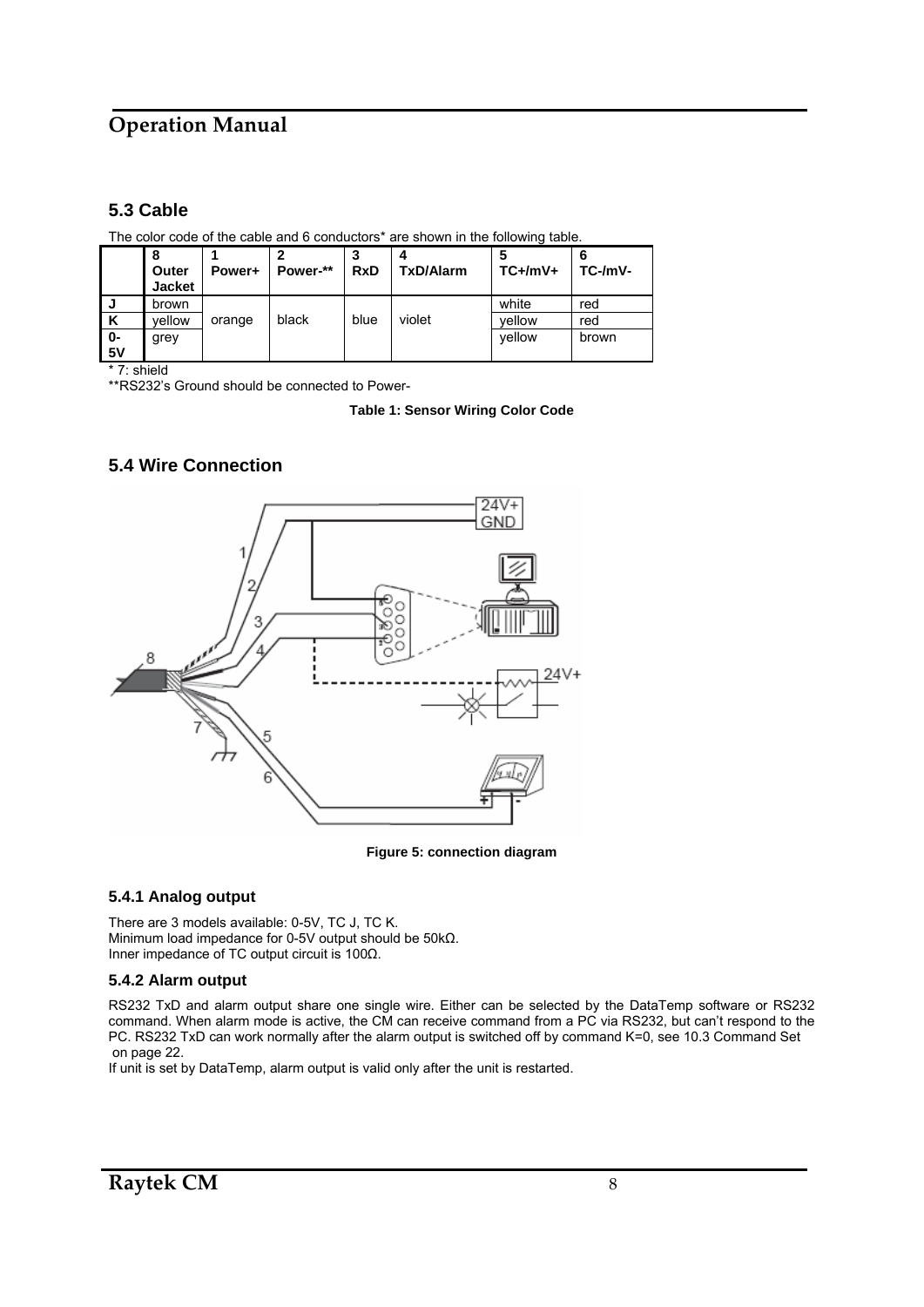### **5.5 LED indicator and blink mode**

You can easily find the unit health status by the following LED blink mode.

| CM status     | <b>LED blink</b> | <b>LED</b> status                                                                                                    |
|---------------|------------------|----------------------------------------------------------------------------------------------------------------------|
| normal        | slow blink 1     | <b>INCORRECTIONS OF A RELEASE OF A RELEASE OF A RELEASE OF A RELEASE OF A RELEASE OF A RELEASE OF A RELEASE OF A</b> |
| alarm         | fast blink       | ※○※○※○※○※○※○※○※○※○                                                                                                   |
| out of range  | double blink     | ☀○☀○○○○○☀○☀○○○○○○                                                                                                    |
| unstable*     | slow blink 2     | ※000※000※000※000                                                                                                     |
| alarm fault** | always lighting  | <b>KARA RAKA KARA KARA RAKA KARA KAR</b>                                                                             |

\*unstable is typically caused by head ambient temperature fluctuations due to initial warm up or thermal shock situations.

\*\* alarm fault indicates the input of sensor's alarm port is over current.

**Table 2: LED blink mode**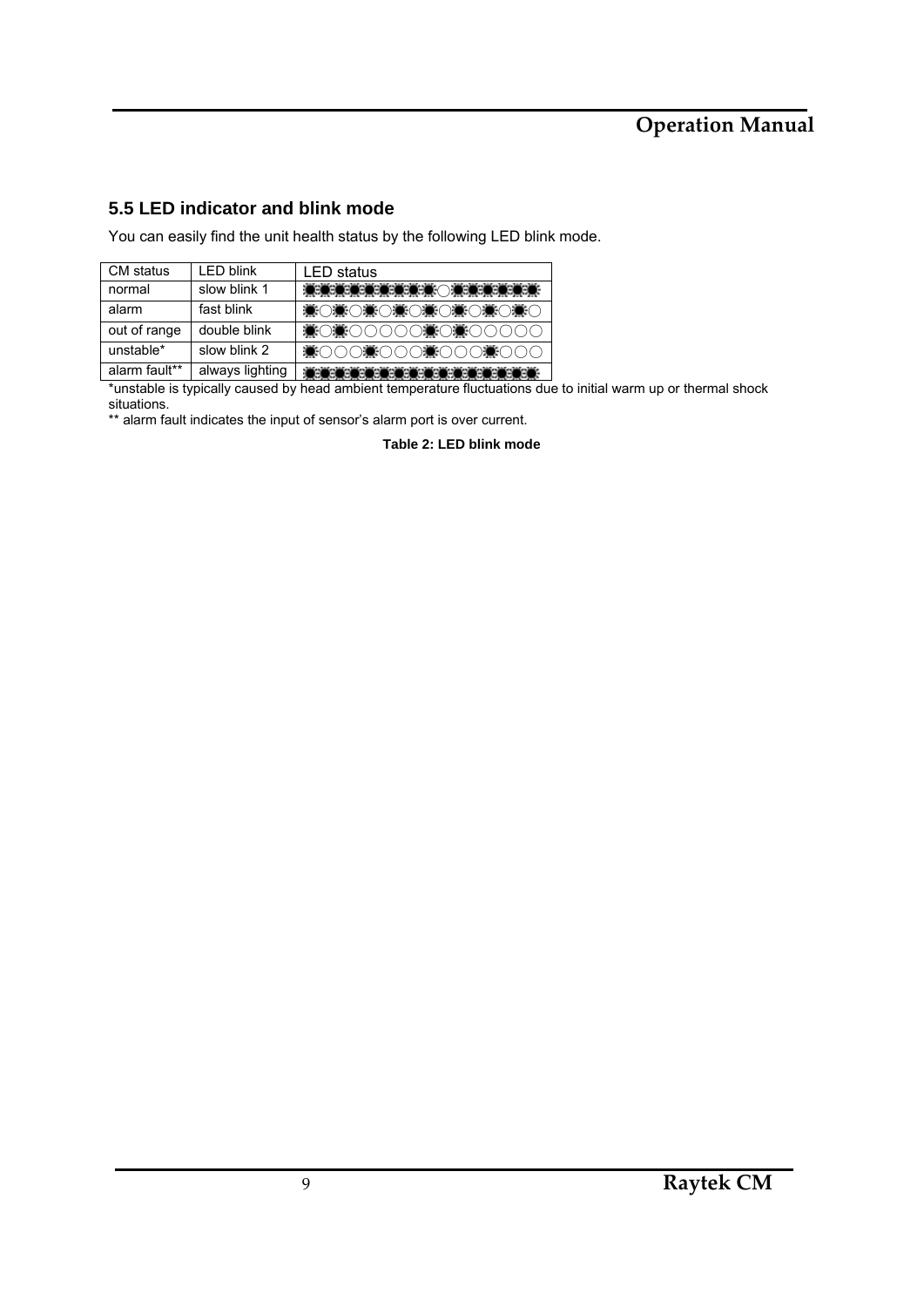### **6 Software**

Raytek DataTemp Multidrop software allows the configuration and monitoring of CM sensor operating parameters, such as:<br>• Fm

- Emissivity
- **•** Transmissivity<br>• Averaging
- Averaging
- Peak hold
- Valley hold<br>• Temperatur
- Temperature scale of analog output
- Alarm temperature value<br>• 1 point field calibration of
- 1 point field calibration offset

• Alarm output

Refer to DataTemp software manual (on the software CD) for more detail.

Notes for CM sensors:

- 1. Use the Temperature unit in Degree C for field calibration, if in Degree F, there is no effect.
- 2. CM shares the alarm line with the RS232 TxD and the alarm function will be temporarily turned off and changed to RS232 mode when connecting to the DataTemp software. After re-powering the sensor without connecting to the DateTemp software, the alarm mode will function normally.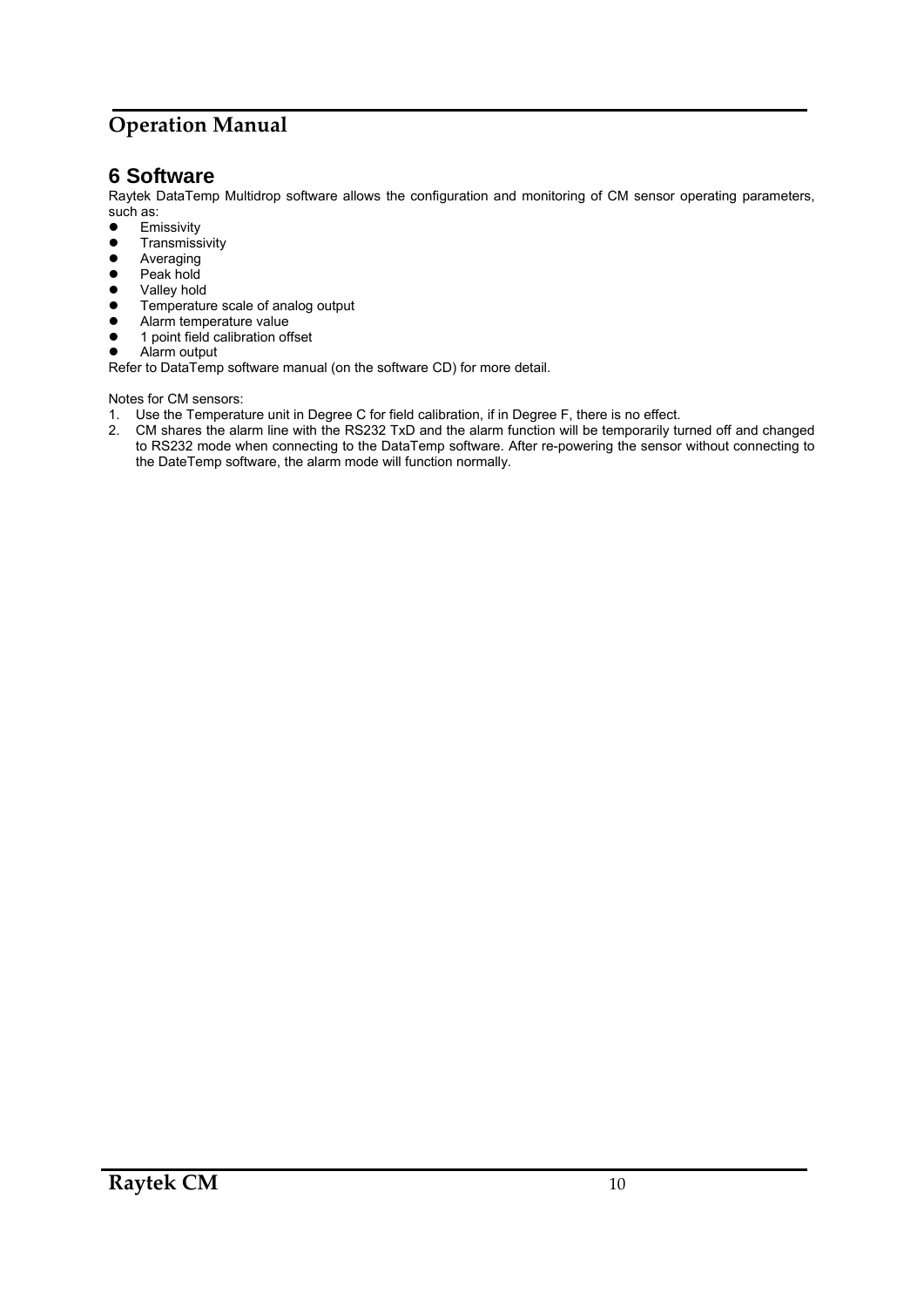# **7 Accessories**

#### **7.1 Overview**



Fixed Mounting Bracket **XXXCIACFB**<br>Adjustable Mounting Bracket **XXXCIADJB** Adjustable Mounting Bracket Air Purge Collar XXXCMACAP, XXXCMACAPM<br>
Right Angle Mirror XXXCMACRA, XXXCMACRAM Right Angle Mirror **XXXCMACRA, XXXCMACRAM** Protective Window XXXCMACPW, XXXCMACPWM Adjustable Mounting Bracket Air Purge Collar Protective Window Right Angle Mirror Fixed Mounting Bracket

**Figure 6: Overview of available accessories**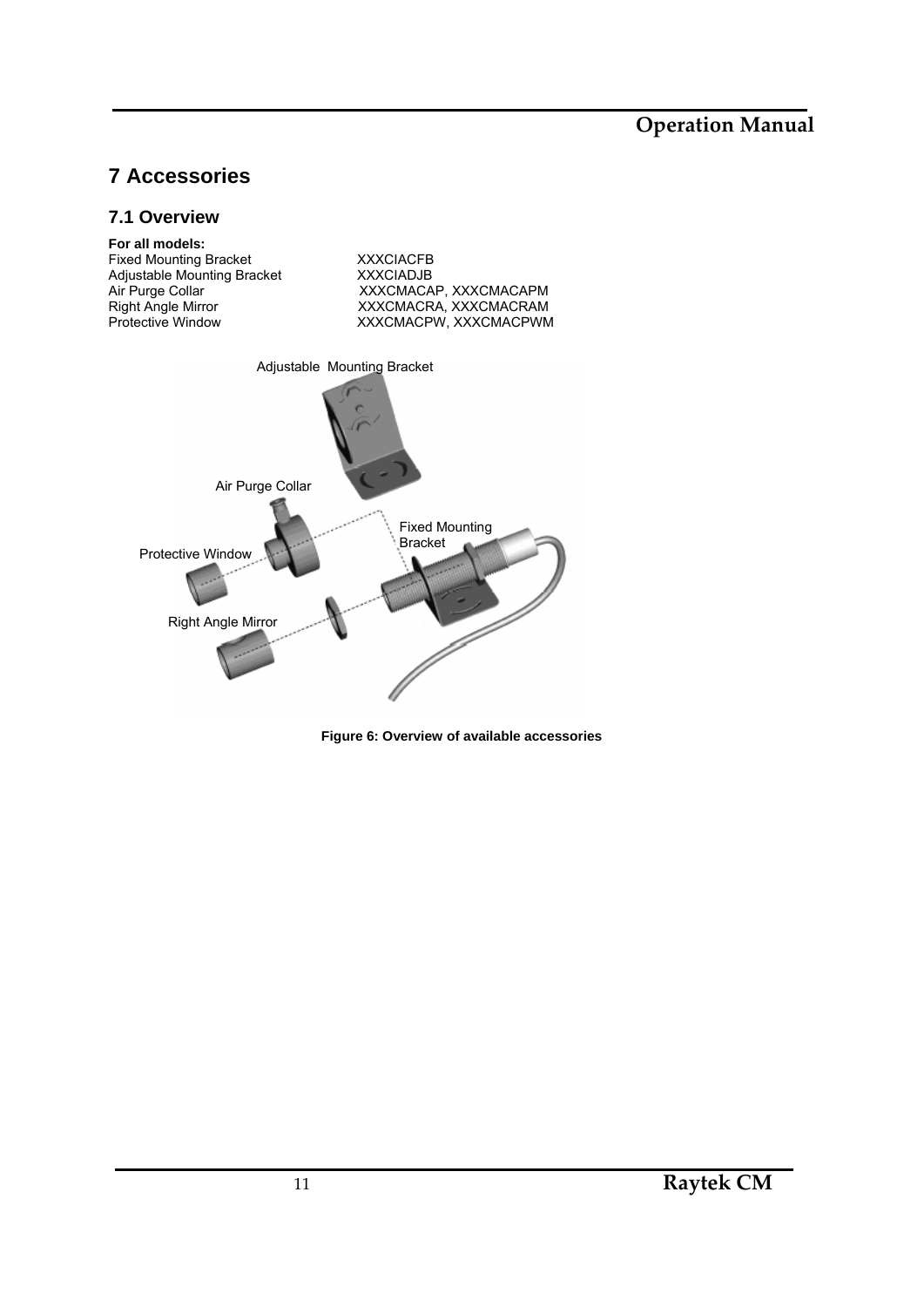### **7.2 Fixed Mounting Bracket**



**Figure 7: Dimensions of Fixed Mounting Bracket** 



### **7.3 Adjustable Mounting Bracket**

**Figure 8: Dimensions of Adjustable Mounting Bracket**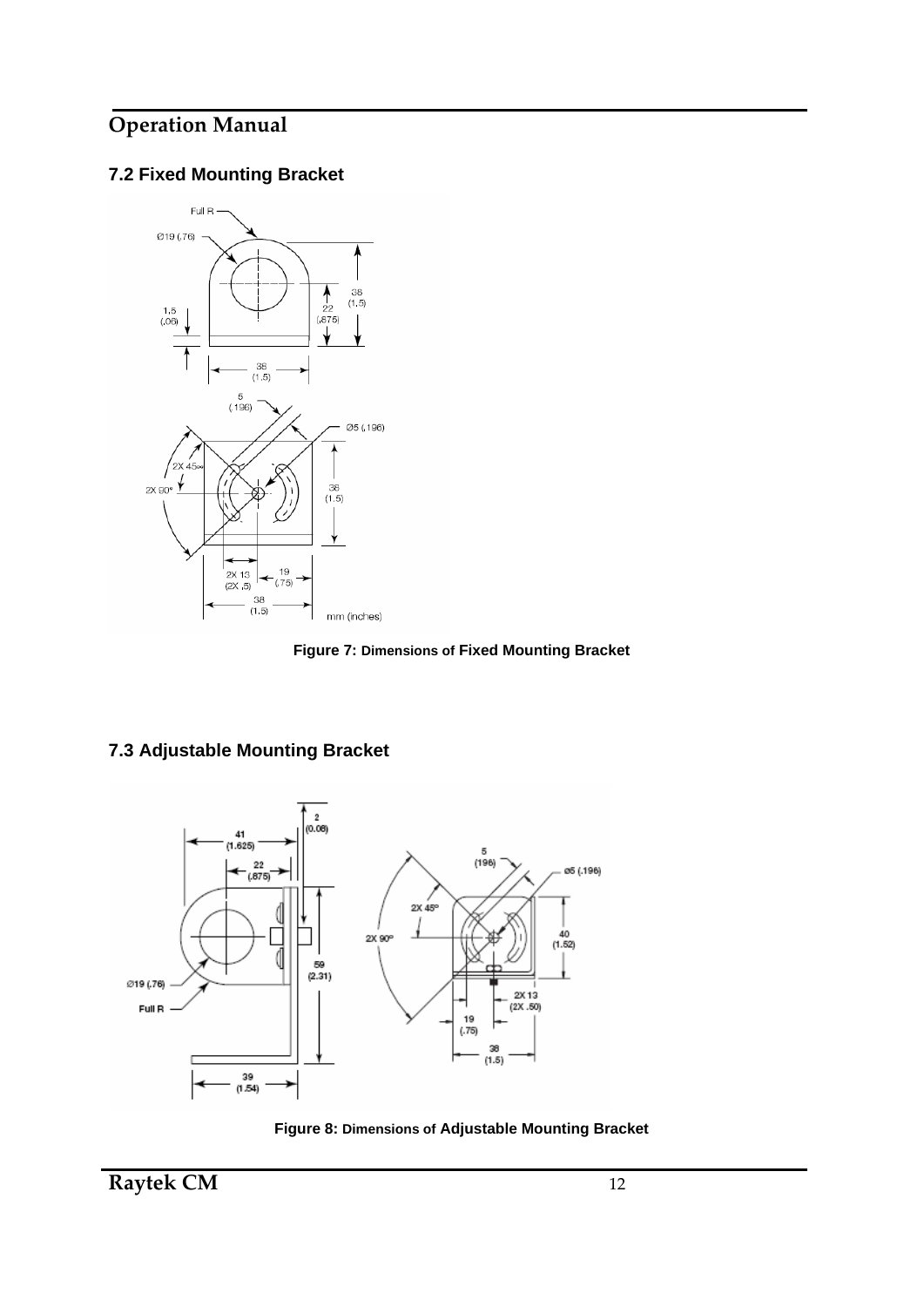### **7.4 Air Purge Collar**

The Air Purge Collar is used to keep dust, moisture, airborne particles, and vapors away from the lens. It can be mounted before or after the bracket. It has the push-in fitting. A 4mm outside diameter plastic tubing is recommended to connect the fitting. Air flows into the fitting and out the front aperture. The pressure of air should be between 0.6 and 1 bar. Clean, oil free air is recommended.



**Figure 9: Dimensions of Air Purge Collar**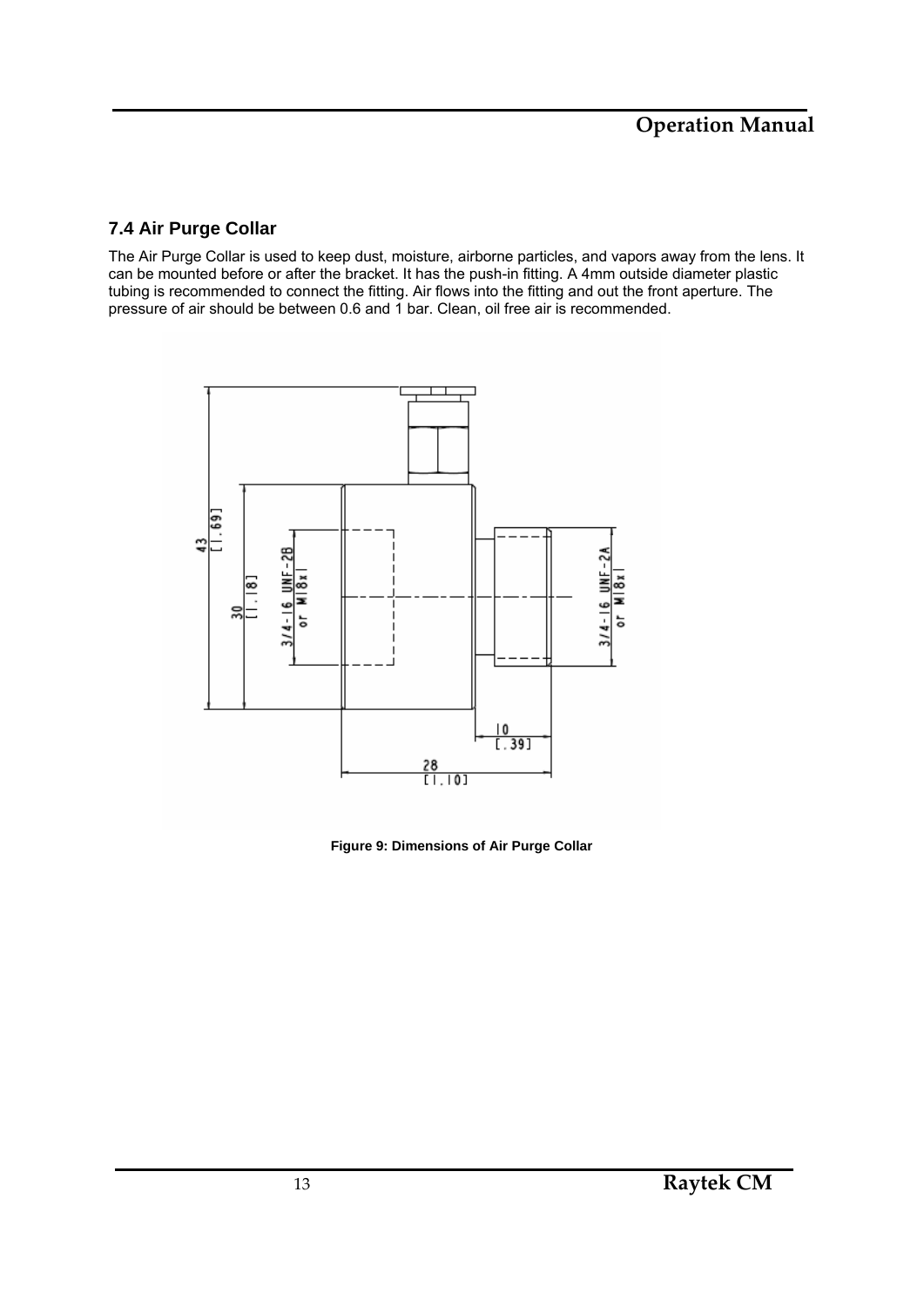### **7.5 Right Angle Mirror**

The Right Angle Mirror is used to turn the field of view by 90° against the sensor axis. It is recommended when space limitations or excessive radiation do not allow for direct alignment of the sensor to the target. The mirror must be installed after the bracket and after the Air Purge Collar and screwed in fully. In dusty or contaminated environments, air purging is required to keep the mirror surface clean.



**Figure10: Dimension of Right Angle Mirror** 



**When using the Right Angle Mirror, adjust the emissivity or transmissivity settings downward by 5%. For example, for an object with an emissivity of 0.65, you adjust the value down to 0.62. Or, you can keep the emissivity 0.65 and adjust the transmissivity from 1.0 to 0.95. This correction accounts for energy losses in the mirror.** 

#### **7.6 Protective Window**

**Determination of transmissivity of an unknown protective window:** 

If transmissivity of the measuring screen is not indicated on the data sheet, you can also determine the transmissivity yourself. Please proceed as follows:

- 1. Measure the temperature of the target object with the sensing head, without using the protective window. Note correct setting of emissivity.
- 2. Insert the protective window in the sensing head.
- 3. Adjust the transmissivity in the software until the same temperature is displayed, as it was determined without the protective window.

For more information regarding the mounting of a protective window, see 9.5 Replacing a Protective Window on page 18.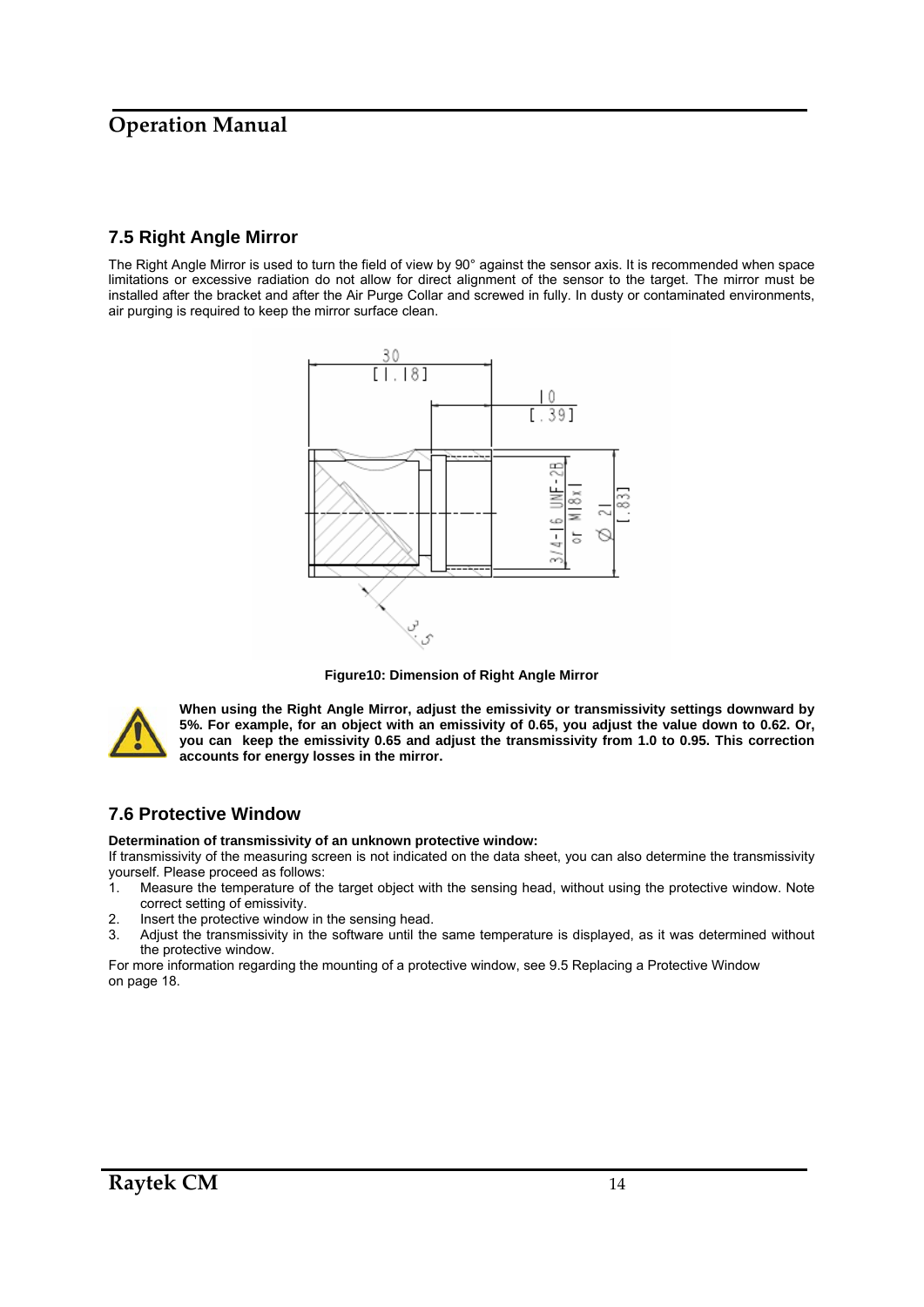## **8 Programming**

#### **8.1 General Command Structure**

# **Requesting a parameter**<br>**PECR** "?" is the



| ?ECR        | "?" is the command for "Request"<br>"E" is the parameter requested            |
|-------------|-------------------------------------------------------------------------------|
|             | "CR" (carriage return, 0Dh) is closing the request.                           |
|             | It is possible to close with "CRLF" (0D0Ah), but "LF" (0Ah) is not necessary. |
|             |                                                                               |
|             | Setting a parameter (Poll Mode)                                               |
|             | The parameter will be stored into the device flash memory.                    |
| E=0.975CR   | "E" is the parameter to be set                                                |
|             | "=" is the command for "set a parameter"                                      |
|             | "0.975" is the value for the parameter                                        |
|             | "CR" (carriage return, 0Dh) is closing the request                            |
|             | It is possible to close with "CRLF" (0D0Ah), but "LF" (0Ah) is not necessary. |
|             |                                                                               |
|             | Setting a parameter without writing it into the device flash memory.          |
|             | This function is for test purposes only.                                      |
| E#0.975CR   | "E" is the parameter to be set                                                |
|             | "#" is the command for "set parameter without writing it into the Flash"      |
|             | "0.975" is the value for the parameter                                        |
|             | "CR" (carriage return, 0Dh) is closing the request.                           |
|             | It is possible to close with "CRLF" (0D0Ah), but "LF" (0Ah) is not necessary. |
|             |                                                                               |
|             | Device response format:                                                       |
| !E0.975CRLF | "!" is the parameter for "Answer"                                             |
|             | "E" is the Parameter                                                          |
|             | "0.975" is the value for the parameter                                        |
|             | "CRLF" (0D0Ah) is closing the answer.                                         |
|             |                                                                               |
|             |                                                                               |

### **Error message**

\*Syntax Error "\*" is the character for "Error"

#### **8.2 Device Setup**

#### **8.2.1 Temperature Calculation**

| U=C          | Physical Unit for the temperature value |
|--------------|-----------------------------------------|
| $E = 0.950$  | Emissivity setting                      |
| $XG = 1.000$ | Setting for transmission                |

For the calculation of the temperature value, it is possible to set an offset (relative number to be added to the temperature value).<br>DO=-0.3 O

Offset adjustment -0.3 for the temperature signal

#### **8.2.2 Post Processing**

The following parameters can be set to determine the post-processing mode

| $P=5$         | maximum hold, hold time: 5 sec     |  |  |
|---------------|------------------------------------|--|--|
| $F = 12.5$    | minimum hold, hold time: 12.5 sec  |  |  |
| $\sim$ $\sim$ | $\sim$ $\sim$ $\sim$ $\sim$ $\sim$ |  |  |

G=10 averaging, average time (90%): 10 sec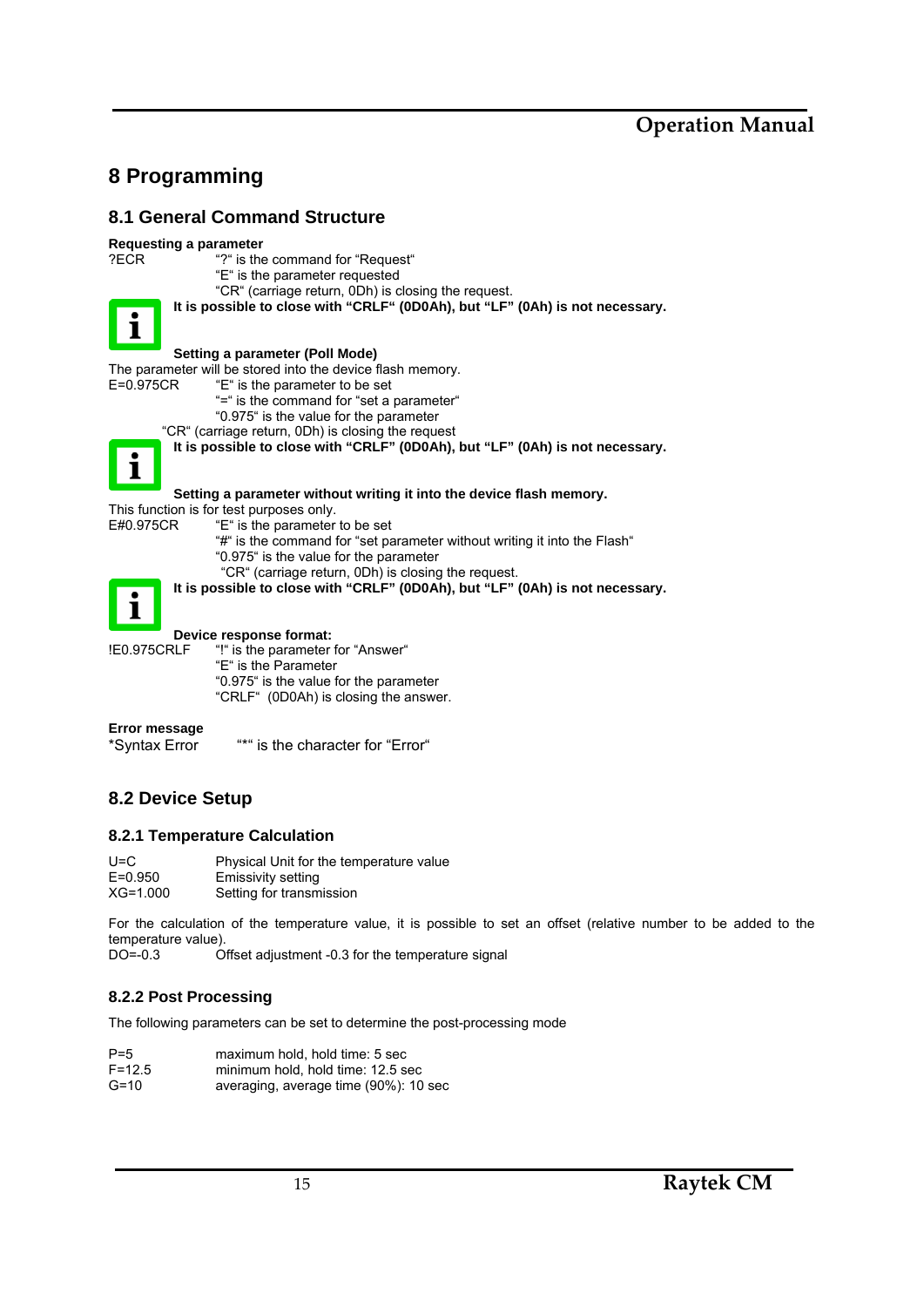### **8.3 Dynamic Data**

To request the dynamic data, the following commands are available:

| ?Τ  | Target temperature                                       |
|-----|----------------------------------------------------------|
| 21  | Detector ambient temperature                             |
| ?XJ | Temperature of Thermocouple cold end (only valid for TC) |
| ?0  | energy value of the target temperature                   |

To check for resets (e.g. power shut down) use the command XI. Notice, after a reset the unit is re- initialized.

| ?XI  | asks for the reset status                        |
|------|--------------------------------------------------|
| !XIO | no reset occurred                                |
| !XI1 | a reset occurred, new initialization of the unit |
|      |                                                  |

XI=0 sets the reset status back to 0

### **8.4 Device Control**

#### **8.4.1 Controlling the output for the target temperature**

The output can provide a predefined value of full analog range when signal output is 0-5V.

| ?XO     | Request for the output mode                           |
|---------|-------------------------------------------------------|
| $O=25$  | output of a constant voltage at 1.25 V (25% of 0-5 V) |
| $O=255$ | switches back to the temperature controlled output    |

#### **8.4.2 Analog output, scaling**

According to the temperature range of the model, it is possible to set the maximum voltage value according to a temperature value (e.g., the maximum voltage (5V) shall represent 200℃). The same setting is possible for the minimum value.

| $H=500$ | the maximum voltage value is set to $500^{\circ}$ |
|---------|---------------------------------------------------|
| $L=0$   | the minimum voltage value is set to $0^{\circ}$   |

**You cannot set these values for thermocouple output. The minimum span between the maximum / minimum settings is 20 K.** 

#### **8.4.3 Alarm output**

The alarm output can be activated by various temperature variables:

- Internal sensing head temperature (normally open N.O. or normally closed N.C.)
- Target temperature, to be set to N.C. (relay contacts are closed while in home position) or N.O. (relay contacts are open while in home position)

K=0 alarm output disabled

K=4 Sensor head ambient temperature lower than threshold, relay N.O.

K= 2, XS=125.3 Target temperature lower than threshold, relay N.O., threshold setting to 125.3℃(if U=C is set)

#### **8.4.4 Factory default values**

It is possible to reset the unit to the original factory default values.

XF factory default values will be set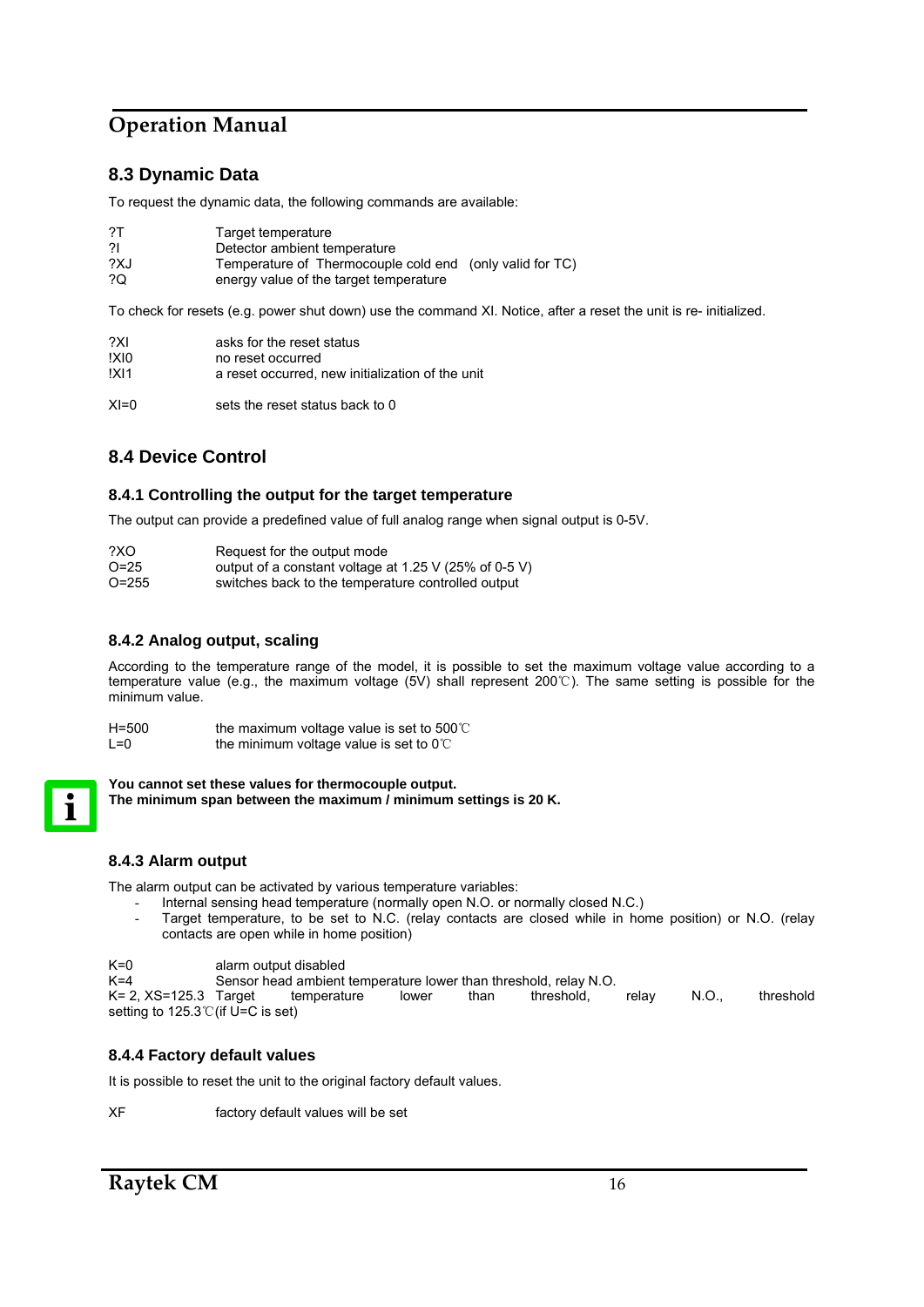### **9 Maintenance**

Our customer service representatives are always at your disposal for any questions you might have. This service includes any support regarding the proper application of your infrared measuring system, calibration or the solution to customer-specific solutions as well as repair.

In many cases your problems will be application-specific and can possibly be solved over the telephone. So, if you need to return equipment to us, please contact our Service Department before doing so. See phone and fax numbers at the beginning of this document.

### **9.1 Troubleshooting Minor Problems**

| Symptom                       | <b>Possible Cause</b>           | <b>Solution</b>                           |
|-------------------------------|---------------------------------|-------------------------------------------|
| No Output                     | Cable Disconnected              | <b>Check Cable Connections</b>            |
| Erroneous Temperature         | Field of View Obstructed        | Remove the Obstruction                    |
| Erroneous Temperature         | Lens Dirty                      | Clean the Lens                            |
| Erroneous Temperature         | <b>Wrong Emissivity Setting</b> | Correct the Setting                       |
| <b>Temperature Fluctuates</b> | Wrong Signal Processing         | Correct Peak, Valley, or Average Settings |

**Table 3: Troubleshooting** 

### **9.2 Error Codes**

**Error Codes (via RS232)** 

| <b>Output</b> Error Code Description |
|--------------------------------------|
| T>>>>>>   Temperature over range     |
| T<<<<<<   Temperature under range    |

**Table 4: Error Codes (via RS232)** 

#### **9.3 Automatic Error Indication**

The automatic error indication (alarm output) shall warn the user and guarantee a secure output in the event of a system error. In the first place, however, its task is to switch the system off in case of a faulty setup or a defect in the sensing head or in the electronic circuits.



**Never rely exclusively on the automatic error indication when monitoring critical heating processes. It is strongly recommended to take additional safety measures.**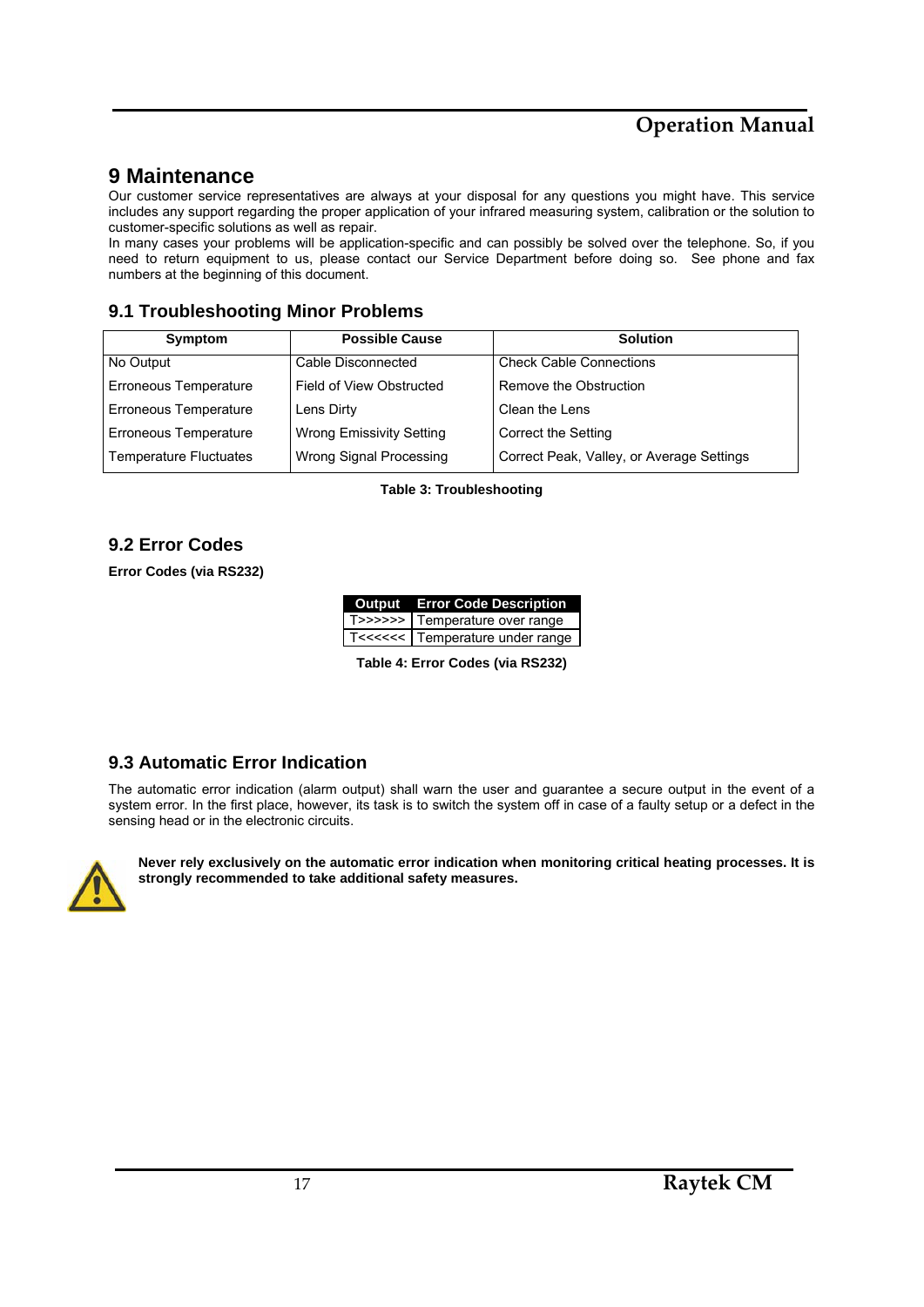### **9.4 Cleaning the Lens**

Care should be taken to keep the lens clean. Any foreign matter on the lens will affect the accuracy of the measurements. Be sure to take care when cleaning the lens. Please observe the following:

- 1. Blow off loose particles with clean air.
- 2. Gently brush off remaining particles with a soft camel hair brush.
- 3. To remove any severe contamination, use a clean, soft cloth dampened with distilled water. In any case, do not scratch the lens surface!
- For fingerprints or other grease, use any of the following:
- Denatured alcohol
- **Ethanol**
- Kodak lens cleaner

Apply any of the above to the lens. Wipe gently with a clean, soft cloth until you see colors on the lens surface, then allow to air dry. Never wipe the surface dry - this may scratch the surface. If the lens is contaminated with silicones (e.g. from hand creams), clean it carefully using Hexane. Allow the lens to air dry.



**Do not use any ammonia or any cleaners containing ammonia to clean the lens. This may result in permanent damage to the lens' surface.** 

### **9.5 Replacing a Protective Window**

The sensors contain a thread for ease in replacing the protective window..

The window material is placed in a metal ring with a thread with an inner rubber gasket. This rubber gasket hermetically seals the sensor against atmospheric contaminants.

Replace the protective window using the special tool supplied with the spare window. Put the tool into the slot on the window's mounting ring. Now gently unscrew the protective window from its mount by turning to the left. Take care to screw on the new protective window as tight as possible, but do not over tighten.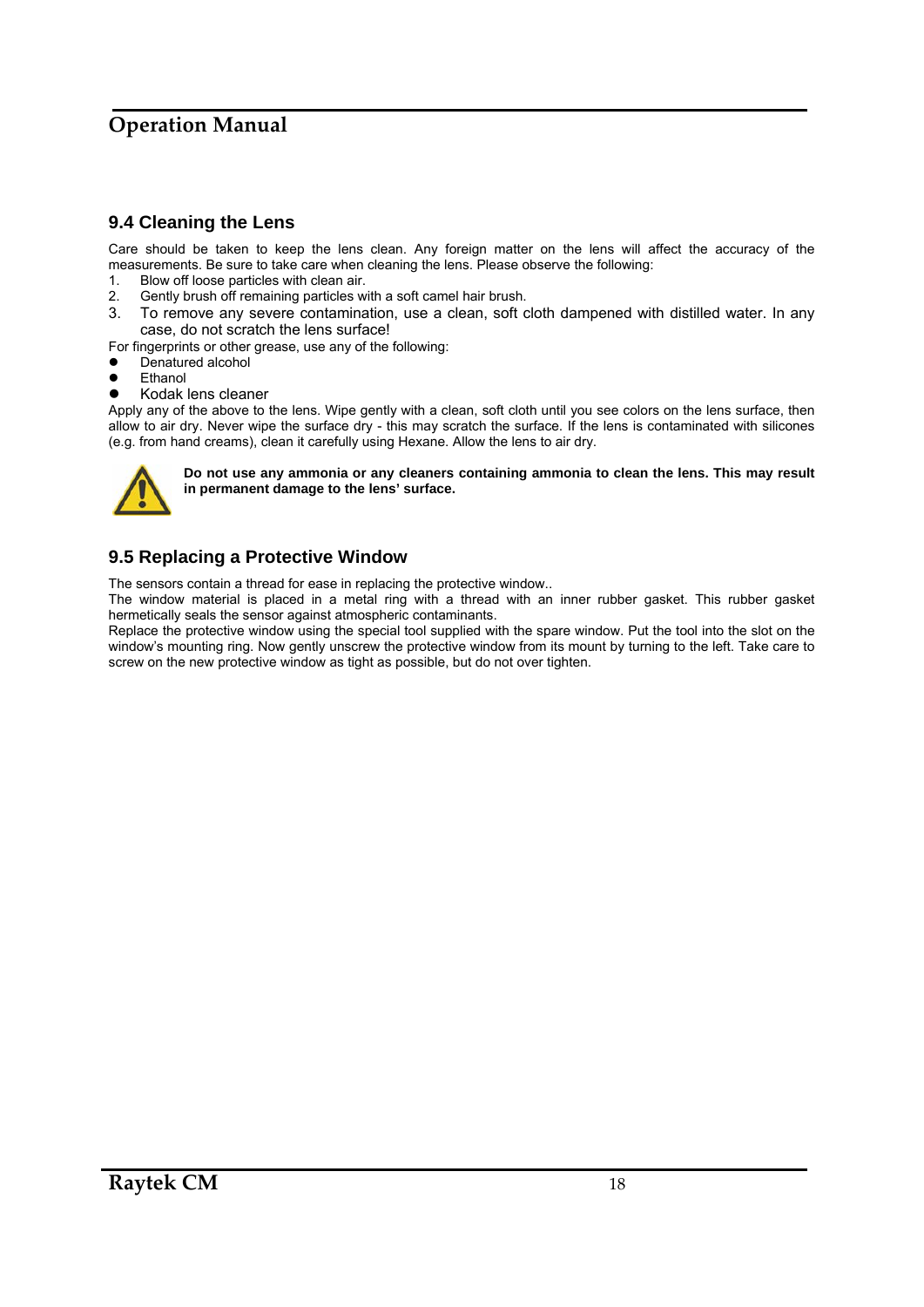## **10 Appendix**

#### **10.1 Determination of Emissivity**

Emissivity is a measure of an object's ability to absorb and emit infrared energy. It can have a value between 0 and 1.0. For example, a mirror has an emissivity of 0.1, while the so-called "Blackbody" reaches an emissivity value of 1.0. If a higher than actual emissivity value is set, the output will read low, provided the target temperature is above its ambient temperature. For example, if you have set 0.95 and the actual emissivity is 0.9, the temperature reading will be lower than the true temperature.

An object's emissivity can be determined by one of the following methods:

- 1. Determine the actual temperature of the material using an RTD (PT100), a thermocouple, or any other suitable method. Next, measure the object's temperature and adjust emissivity setting until the correct temperature value is reached. This is the emissivity for the measured material.
- 2. For relatively low temperatures (up to 260℃, 500℉), place a plastic sticker on the object to be measured. This sticker should be large enough to cover the target spot. Next, measure the sticker's temperature using an emissivity setting of 0.95. Finally, measure the temperature of an adjacent area on the object and adjust the emissivity setting until the same temperature is reached. This is the emissivity for the measured material.
- 3. If possible, apply flat black paint to a portion of the surface of the object. The emissivity of the paint must be above 0.98. Next, measure the temperature of the painted area using an emissivity setting of 0.98. Finally, measure the temperature of an adjacent area on the object and adjust the emissivity until the same temperature is reached. This is the emissivity for the measured material.

### **10.2 Typical Emissivity Values**

The following table provides a brief reference guide for determining emissivity and can be used when one of the above methods is not practical. Emissivity values shown in the table are only approximate, since several parameters may affect the emissivity of a material. These include the following:

- 1. Temperature
- 2. Angle of measurement
- 3. Geometry (plane, concave, convex)
- 4. Thickness

Brass

- 5. Surface quality (polished, rough, oxidized, sandblasted)
- 6. Spectral range of measurement
- 7. Transmissivity (e.g. thin films plastics)
- 8.

| Aluminum              |              |
|-----------------------|--------------|
| Unoxidized            | $0.02 - 0.1$ |
| Oxidized              | $0.2 - 0.4$  |
| Alloy A3003, Oxidized | 0.3          |
| Roughened             | $0.1 - 0.3$  |
| Polished              | $0.02 - 0.1$ |

 **METAL Material Emissivity ( Spectral range 8~14µm)** 

| ี ⊶              |               |
|------------------|---------------|
| Polished         | $0.01 - 0.05$ |
| <b>Burnished</b> | 0.3           |
| Oxidized         | 0.5           |
| Chromium         | $0.02 - 0.2$  |
| Copper           |               |
| Polished         | 0.03          |
| Roughened        | $0.05 - 0.1$  |
| Oxidized         | $0.4 - 0.8$   |
| Gold             | $0.01 - 0.1$  |
| Haynes           |               |
| Alloy            | $0.3 - 0.8$   |
| Inconel          |               |
|                  |               |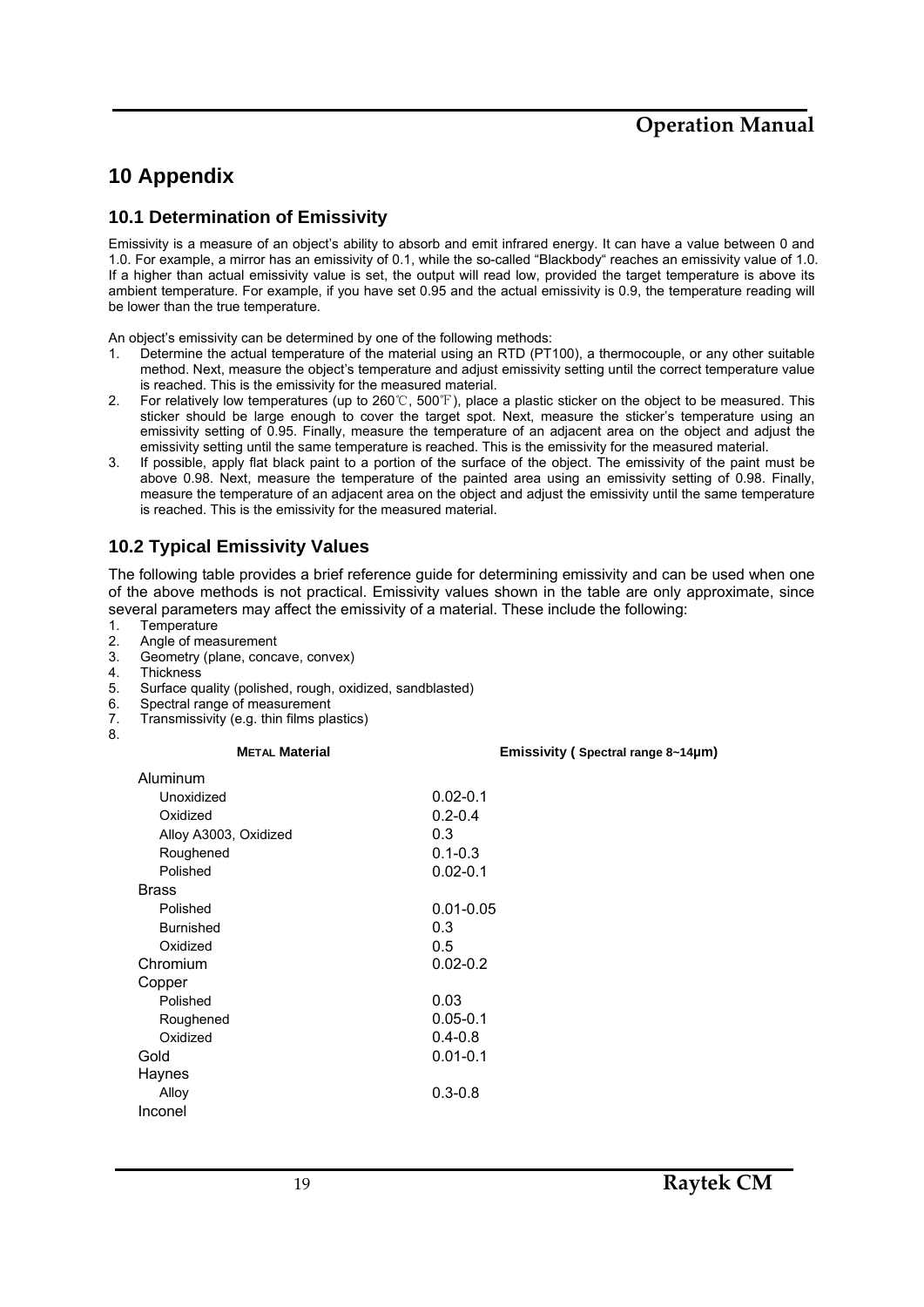| Oxidized<br>Sandblasted | $0.7 - 0.95$<br>$0.3 - 0.6$ |
|-------------------------|-----------------------------|
| Electropolished         | 0.15                        |
| Iron                    |                             |
| Oxidized                | $0.5 - 0.9$                 |
| Unoxidized              | $0.05 - 0.2$                |
| Rusted                  | $0.5 - 0.7$                 |
| Molten                  |                             |
| Iron, Cast              |                             |
| Oxidized                | $0.6 - 0.95$                |
| Unoxidized              | 0.2                         |
| Molten                  | $0.2 - 0.3$                 |
| Iron, Wrought           |                             |
| Dull                    | 0.9                         |
| Lead                    |                             |
| Polished                | $0.05 - 0.1$                |
| Rough                   | 0.4                         |
| Oxidized                | $0.2 - 0.6$                 |
| Magnesium               | $0.02 - 0.1$                |
| Mercury                 | $0.05 - 0.15$               |
| Molybdenum              |                             |
| Oxidized                | $0.2 - 0.6$                 |
| Unoxidized              | 0.1                         |
| Monel (Ni-Cu)<br>Nickel | $0.1 - 0.14$                |
| Oxidized                | $0.2 - 0.5$                 |
| Electrolytic            | $0.05 - 0.15$               |
| Platinum                |                             |
| <b>Black</b>            | 0.9                         |
| Silver                  | 0.02                        |
| <b>Steel</b>            |                             |
| Cold-Rolled             | $0.7 - 0.9$                 |
| <b>Ground Sheet</b>     | $0.4 - 0.6$                 |
| <b>Polished Sheet</b>   | 0.1                         |
| Molten                  |                             |
| Oxidized                | $0.7 - 0.9$                 |
| <b>Stainless</b>        | $0.1 - 0.8$                 |
| Tin (Unoxidized)        | 0.05                        |
| Titanium                |                             |
| Polished                | $0.05 - 0.2$                |
| Oxidized                | $0.5 - 0.6$                 |
| Tungsten                | 0.03                        |
| Polished                | $0.03 - 0.1$                |
| Zinc                    |                             |
| Oxidized                | 0.1                         |
| Polished                | 0.02                        |
|                         |                             |

**Table 5: Typical Emissivity Values**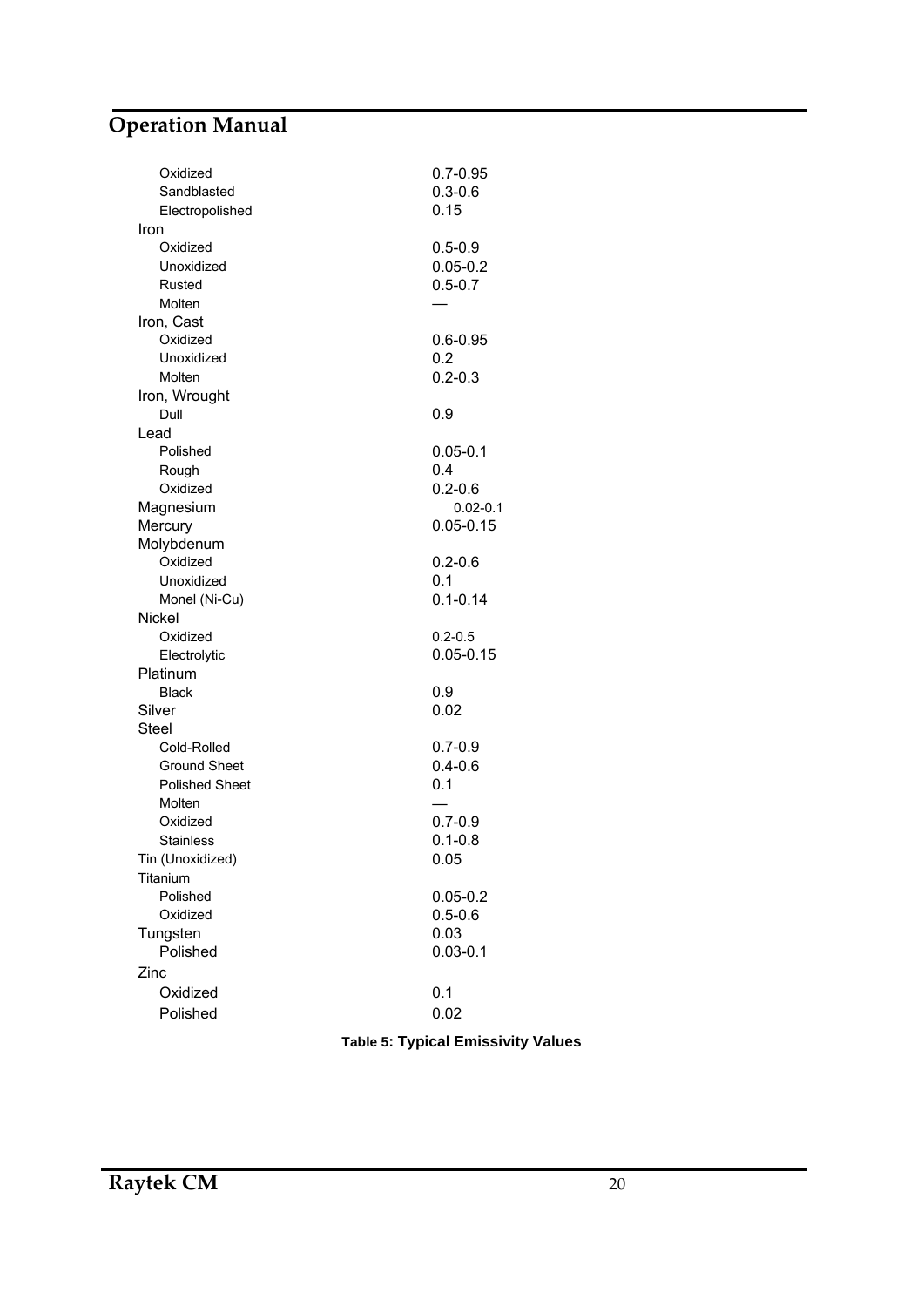| <b>NON-METAL Material</b>      | Emissivity (Spectral range 8~14µm) |  |
|--------------------------------|------------------------------------|--|
| Asbestos                       | 0.95                               |  |
| Asphalt                        | 0.95                               |  |
| <b>Basalt</b>                  | 0.7                                |  |
| Carbon                         |                                    |  |
| Unoxidized                     | $0.8 - 0.9$                        |  |
| Graphite                       | $0.7 - 0.8$                        |  |
| Carborundum                    | 0.9                                |  |
| Ceramic                        | 0.95                               |  |
| Clay                           | 0.95                               |  |
| Concrete                       | 0.95                               |  |
| Cloth                          | 0.95                               |  |
| Glass                          |                                    |  |
| Plate                          | 0.85                               |  |
| "Gob"                          |                                    |  |
| Gravel                         | 0.95                               |  |
| Gypsum                         | $0.8 - 0.95$                       |  |
| Ice                            | 0.98                               |  |
| Limestone                      | 0.98                               |  |
| Paint (non-al.)                | $0.9 - 0.95$                       |  |
| Paper (any color)              | 0.95                               |  |
| Plastic (opaque, over 20 mils) | 0.95                               |  |
| Rubber                         | 0.95                               |  |
| Sand                           | 0.9                                |  |
| Snow                           | 0.9                                |  |
| Soil                           | $0.9 - 0.98$                       |  |
| Water                          | 0.93                               |  |
| Wood, Natural                  | $0.9 - 0.95$                       |  |

#### **Table 6: Typical Emissivity Values**

#### **To optimize surface temperature measurements, consider the following guidelines:**

- Determine the object emissivity using the instrument that will also be used for the measurements.
- Avoid reflections by shielding the object from surrounding temperature sources.
- For higher temperature objects, use instruments with the shortest wavelength possible.
- For translucent materials, such as plastic foils or glass, assure that the background is uniform and lower in temperature than the object.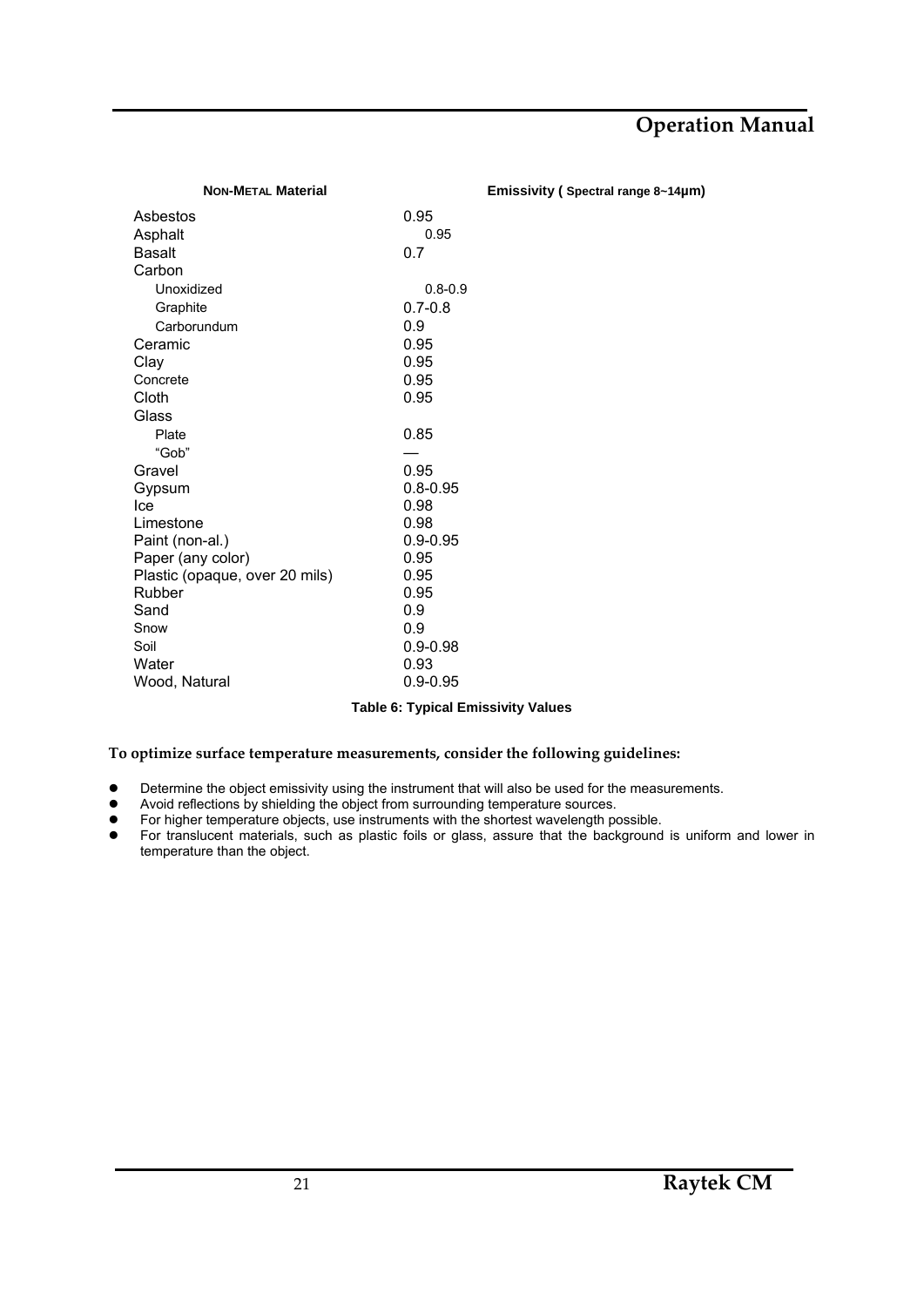### **10.3 Command Set**

| <b>FORMAT SET</b>      |         |        |   |   |               |  |  |
|------------------------|---------|--------|---|---|---------------|--|--|
| Description            | char    | Format | P | S | Example       |  |  |
| Poll parameter         | ?       | ?X     |   |   | ?T            |  |  |
| Set parameter          | =       | $X =$  |   |   | $E = 0.85$    |  |  |
| Set without            |         |        |   |   |               |  |  |
| Save                   | #       | X#     |   |   | E#0.85        |  |  |
| <b>FORMAT RESPONSE</b> |         |        |   |   |               |  |  |
| Description            | char    | Format |   |   | Example       |  |  |
| Acknowledge            |         | !XXX   |   |   | !T020.0       |  |  |
| Error message          | $\star$ |        |   |   | *Syntax error |  |  |

| <b>COMMAND LIST</b>               |                         |            |                       |           |                                                                                                                                                         |                    |  |  |
|-----------------------------------|-------------------------|------------|-----------------------|-----------|---------------------------------------------------------------------------------------------------------------------------------------------------------|--------------------|--|--|
| Description                       | Char                    | Format     | P                     | S         | Legal values                                                                                                                                            | Factory<br>default |  |  |
| Device<br>adjustment<br>gain**    | DG                      | n.nnnn     | $\sqrt{}$             | $\sqrt{}$ | 0.8000~1.2000                                                                                                                                           | 1                  |  |  |
| Device<br>adjustment<br>offset ** | DO                      | nn.n       | $\sqrt{}$             | $\sqrt{}$ | $-20.0$ ~+20.0 ℃                                                                                                                                        | 0                  |  |  |
| Device special<br>Info.           | DS                      | <b>XXX</b> | $\sqrt{ }$            |           | z.B. IDSRAY                                                                                                                                             | <b>DSRAY</b>       |  |  |
| Emissivity<br>internal            | E                       | n.nnn      | $\sqrt{}$             | $\sqrt{}$ | $0.100 - 1.100$                                                                                                                                         | 0.95               |  |  |
| Valley hold time                  | F                       | nnn.n      | $\sqrt{}$             | $\sqrt{}$ | $0.100 - 998.9$ secs<br>(999=infinite)                                                                                                                  | 0                  |  |  |
| Average time                      | G                       | nnn.n      | $\sqrt{}$             | $\sqrt{}$ | 0.100~998.9 secs                                                                                                                                        | 0                  |  |  |
| Top of mV range                   | H                       | nnnn.n     | $\sqrt{}$             | $\sqrt{}$ | 0~500°C                                                                                                                                                 | 500                |  |  |
| Sensor/head<br>ambient            | L                       | nnn.n      | $\sqrt{}$             |           | In current scale(°C/°F)                                                                                                                                 |                    |  |  |
| Relay alarm<br>output control     | $\overline{\mathsf{K}}$ | n          | $\overline{\sqrt{2}}$ | $\sqrt{}$ | 0=Alarm Off<br>1=Alarm On<br>2=Target, normal open<br>3=Target, normal close<br>4=Head, normal open<br>5=Head, normal close<br>6=Over current protect * |                    |  |  |
| Bottom of mV<br>range             | L                       | nnnn.n     | $\sqrt{}$             | $\sqrt{}$ | -20~480℃                                                                                                                                                | $-20$              |  |  |
| Output<br>voltage***              | $\overline{O}$          | nnn        | $\sqrt{}$             | $\sqrt{}$ | 0-100=% of full range<br>255=controlled by unit                                                                                                         |                    |  |  |
| Peak hold time                    | P                       | nnn.n      | $\sqrt{}$             | $\sqrt{}$ | $0.100 - 998.9$ secs<br>(999=infinite)                                                                                                                  | 0                  |  |  |
| Power                             | Q                       | nnnnn      | $\sqrt{2}$            |           |                                                                                                                                                         |                    |  |  |
| Target<br>temperature             | T                       | nnnn.n     | $\sqrt{}$             |           | In current scale(°C/°F)                                                                                                                                 |                    |  |  |
| Temperature<br>unit               | U                       | X          | $\sqrt{}$             | $\sqrt{}$ | $°C$ / $F$                                                                                                                                              | С                  |  |  |
| Device bottom<br>range limit      | XB                      | nnnn.n     | $\sqrt{}$             |           | $-20^{\circ}$                                                                                                                                           | $-20$              |  |  |
| Restore factory<br>defaults       | XF                      |            |                       | $\sqrt{}$ |                                                                                                                                                         |                    |  |  |